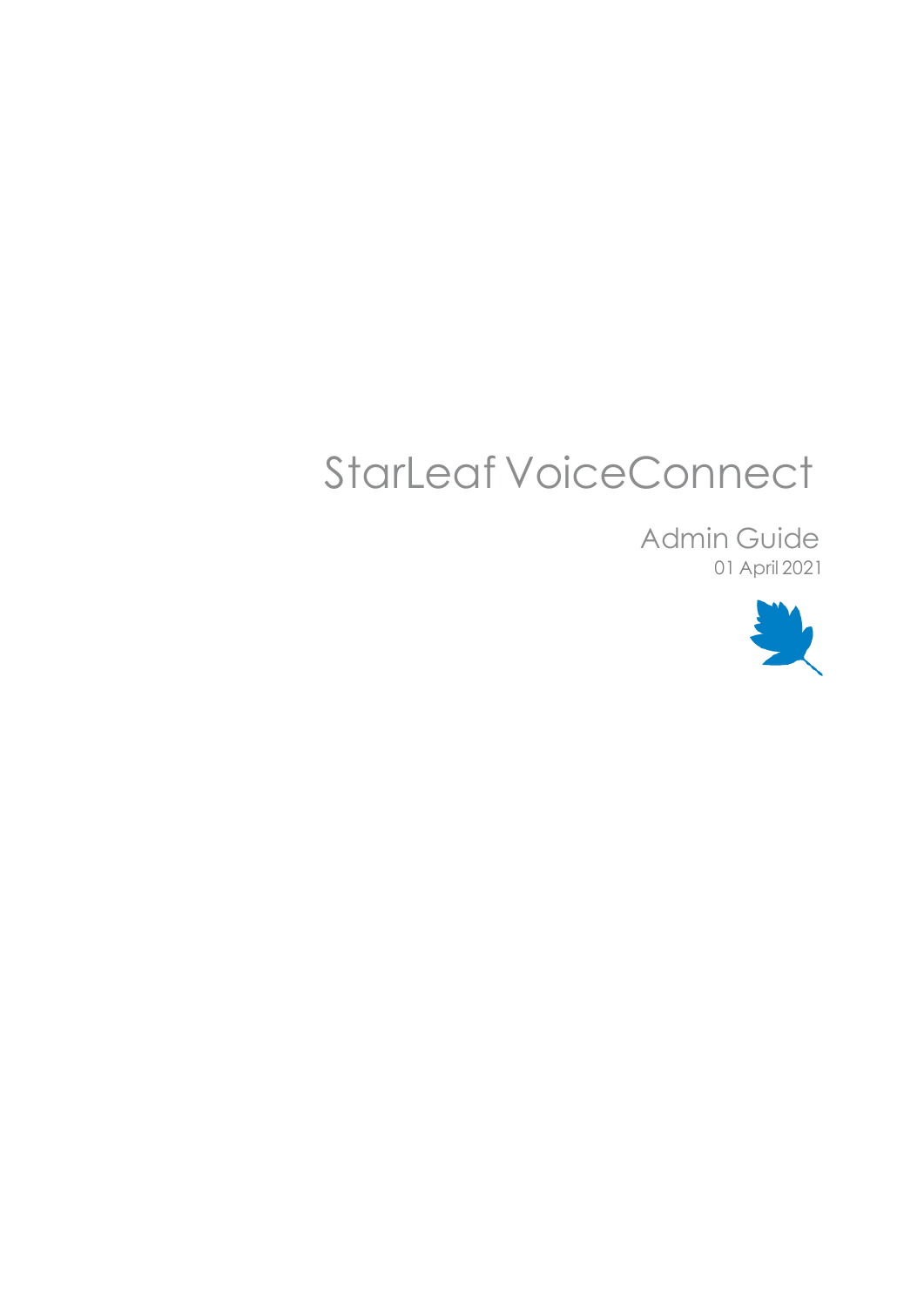## **Contents**

| Step three: Configure the custom trunk in the StarLeaf Portal  18 |  |
|-------------------------------------------------------------------|--|
|                                                                   |  |
|                                                                   |  |
|                                                                   |  |
|                                                                   |  |
|                                                                   |  |
|                                                                   |  |
|                                                                   |  |
|                                                                   |  |
|                                                                   |  |
|                                                                   |  |
|                                                                   |  |
|                                                                   |  |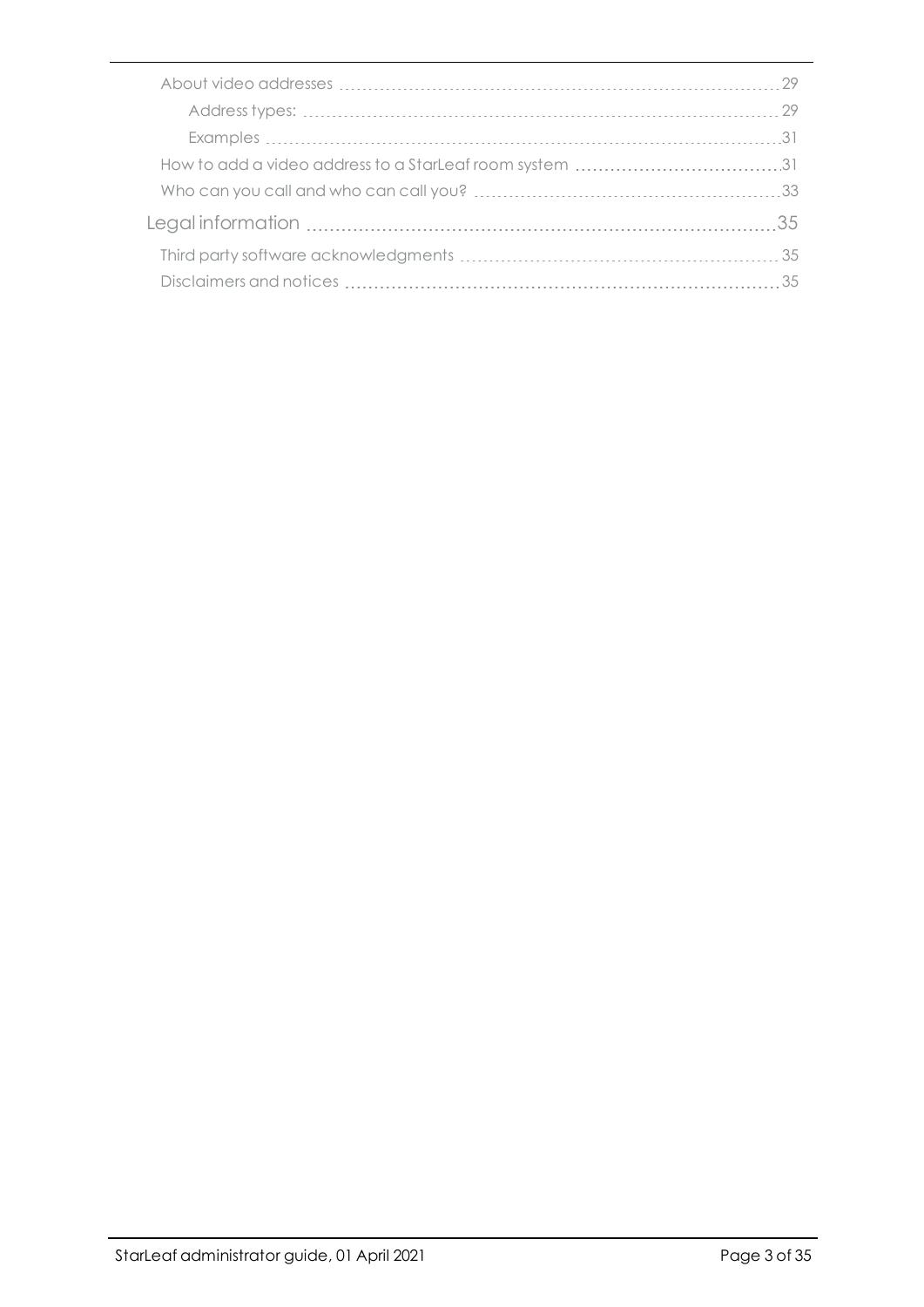## <span id="page-3-0"></span>**About PSTN SIP trunks**

Integration with a PSTN SIP trunk, known as StarLeaf VoiceConnect, provides calling to and from the global telephone network for your organization. In this topic:

- About [VoiceConnect](#page-3-1) (p4)
- $\blacksquare$  About SIP trunk [providers](#page-3-2) (p4)
- <span id="page-3-1"></span>■ Integrating PSTN SIP trunks with your StarLeaf [organization](#page-4-0) (p5)
- $\blacksquare$  Example [deployments](#page-4-1) (p5)

### **About VoiceConnect**

Integration with a PSTN SIP trunk, known as StarLeaf VoiceConnect, provides calling to and from the global telephone network for your organization. This gives your organization:

- <sup>n</sup> Direct-dial numbers for inbound and outbound calling for StarLeaf room systems
- <sup>n</sup> Direct-dial numbers for individual StarLeaf users, for inbound and outbound calling
- <sup>n</sup> Direct-dial numbers for hunt groups in your organization
- <sup>n</sup> Telephone numbers that can be set as the caller ID for outbound calls (and these can be set as a site/organization default or per user/room system)
- <sup>n</sup> The ability to choose a specific SIP trunk for outbound PSTN calls on a per site basis

<span id="page-3-2"></span>**Note:** Direct-dial numbers are also known as DID (Direct Inward Dialing) in the US and DDI (Direct Dial-In) in Europe and elsewhere.

#### **About SIP trunk providers**

You will use a SIP trunk provider to connect your StarLeaf organization to the PSTN. StarLeaf supports SIP trunk providers across the globe. The StarLeaf Portal provides preconfigured templates for each supported provider making it simple to configure.

Go here for a list of StarLeaf approved SIP trunk [providers.](#page-9-0)

You will need to choose a SIP trunk provider and set up an account with that provider before configuring your StarLeaf organization with the details of that provider and your account.

An external SIP trunk can only be configured with a single SIP trunk added in the StarLeaf Portal. Entering the same **Gateway** and **Extension authentication** of an external SIP trunk to multiple SIP trunks in the StarLeaf Portal, will cause the configuration to fail.

If you want to have multiple SIP trunks configured to a single SIP trunk provider, you must purchase more SIP trunks from that external provider.

**Note:** When you configure a PSTN SIP trunk through the Portal, all users in your organization will be able to make PSTN calls from their StarLeaf account. If you have more than one PSTN trunk configured, you can control how a user's calls are routed by the configuration of your sites and trunks. For more information, go to [Sites.](#page-22-0)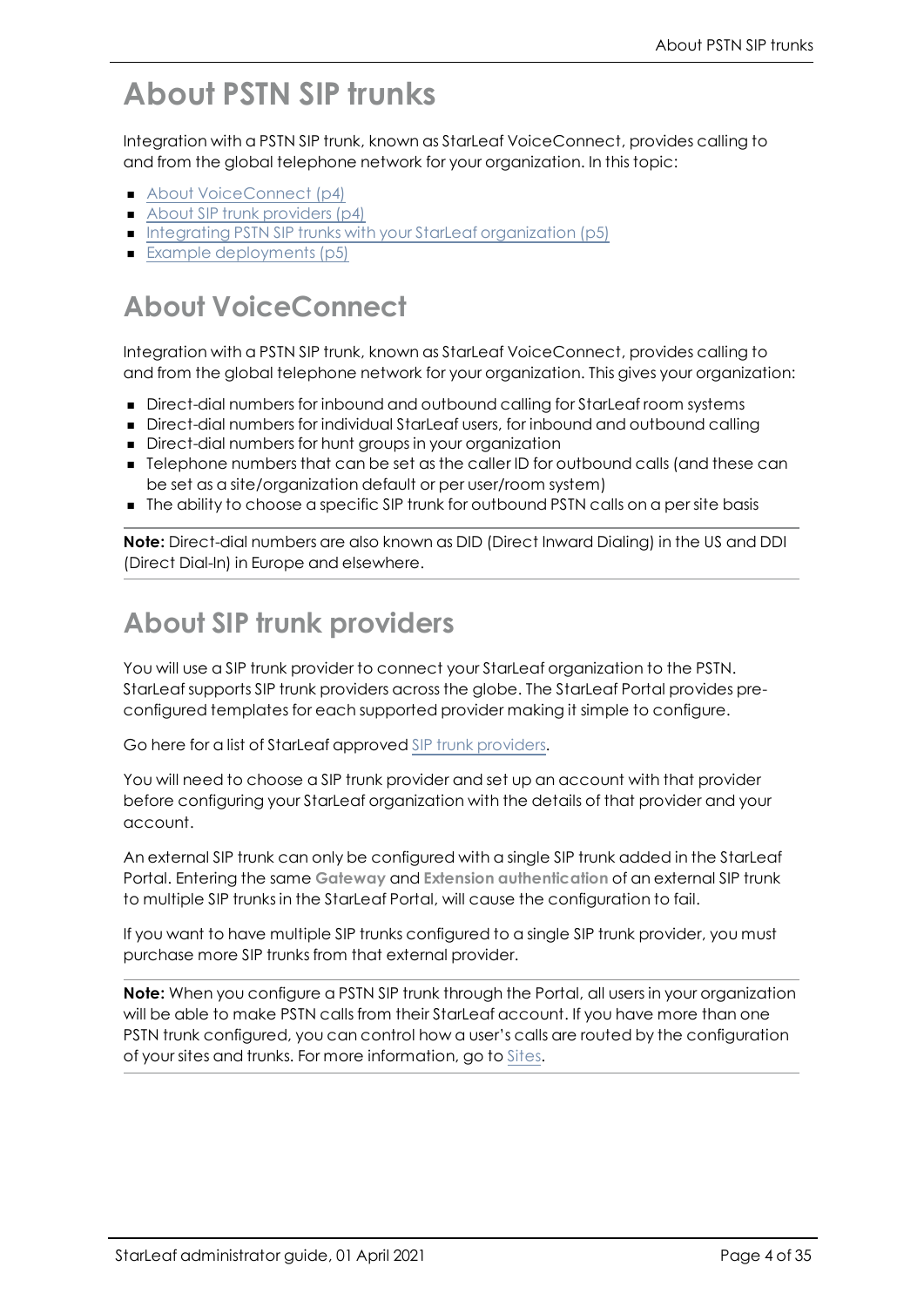### <span id="page-4-0"></span>**Integrating PSTN SIP trunks with your StarLeaf organization**

Before you configure any sites or PSTN SIP trunks in your StarLeaf organization, consider the following:

- <sup>n</sup> Is there more than one geographical location in your organization with different requirements?
- Do you have or need hunt groups?
- Do you have homeworkers calling to the PSTN?
- <span id="page-4-1"></span>Do all, or some users need a direct-dial number?
- <sup>n</sup> Do you want to enable StarLeaf room systems for telephone calling?

### **Example deployments**

### **Example one**

This deployment example is an organization that needs to provide PSTN connectivity to StarLeaf meeting rooms.



Every meeting room system is allocated with a direct-dial number. The above diagram shows a small organization with only one site and only one PSTN SIP trunk. This is a scalable solution which can be deployed across meeting rooms in multiple sites.

#### <span id="page-4-2"></span>**Portal configuration for example one**

There is one site configured, the default site:

| Label        | Country (Area) | Default |  |
|--------------|----------------|---------|--|
| Default site | United Kingdom |         |  |

There is one trunk configured, the **Xampleco trunk**: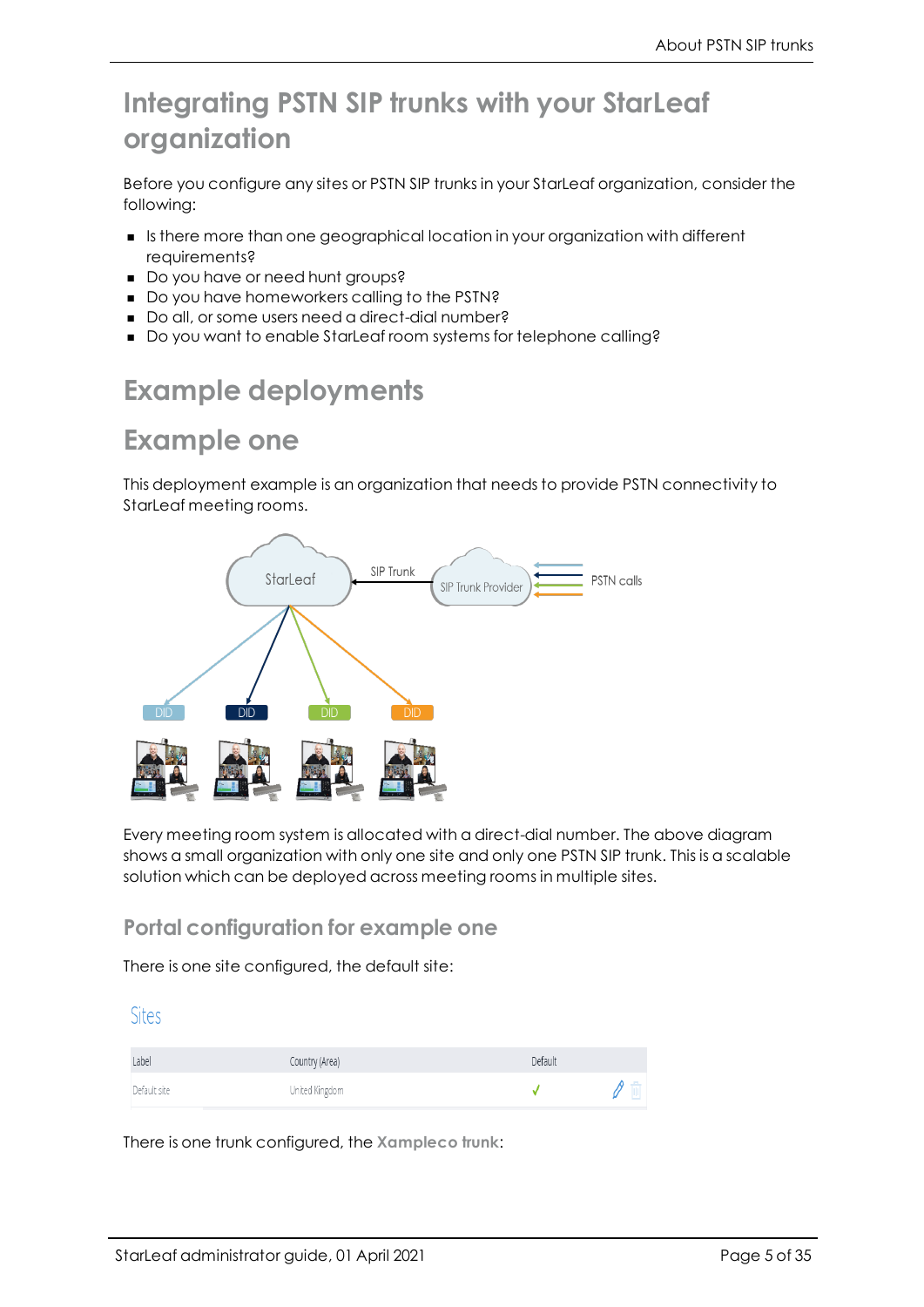| Name           | Provider      | Site         | Status                                      |  |
|----------------|---------------|--------------|---------------------------------------------|--|
| Xampleco trunk | Gradwell (UK) | Default site | $\sqrt{ }$ Online $\sqrt{ }$ $\overline{m}$ |  |

Xampleco have purchased five telephone numbers and assigned one to each of their five room systems:

#### PSTN SIP numbers

| Site         | Trunk name     | PSTN number     | Target    | Site default | Organization default | Status    |
|--------------|----------------|-----------------|-----------|--------------|----------------------|-----------|
| Default site | Xampleco trunk | $+44(0)12$      | Amsterdam | U            |                      | X Offline |
| Default site | Xampleco trunk | $+44(0)123$     | Utrecht   | 0            |                      | X Offline |
| Default site | Xampleco trunk | +44 (0) 1234    | Rotterdam | 0            | C                    | X Offline |
| Default site | Xampleco trunk | +44 (0) 123456  | The Hague | 0            | 0                    | X Offline |
| Default site | Xampleco trunk | +44 (0) 1234567 | Delft     | 0            | C                    | X Offline |

### **Example two**

Example two is a small organization with only one site and only one PSTN SIP trunk. There is a receptionist who has a direct-dial number. The receptionist receives all incoming calls from the PSTN to that direct-dial number and where necessary transfers calls to the relevant person, room system, or hunt group. All outgoing calls to the PSTN from all users will use the same trunk and will use the direct-dial number as the caller ID.

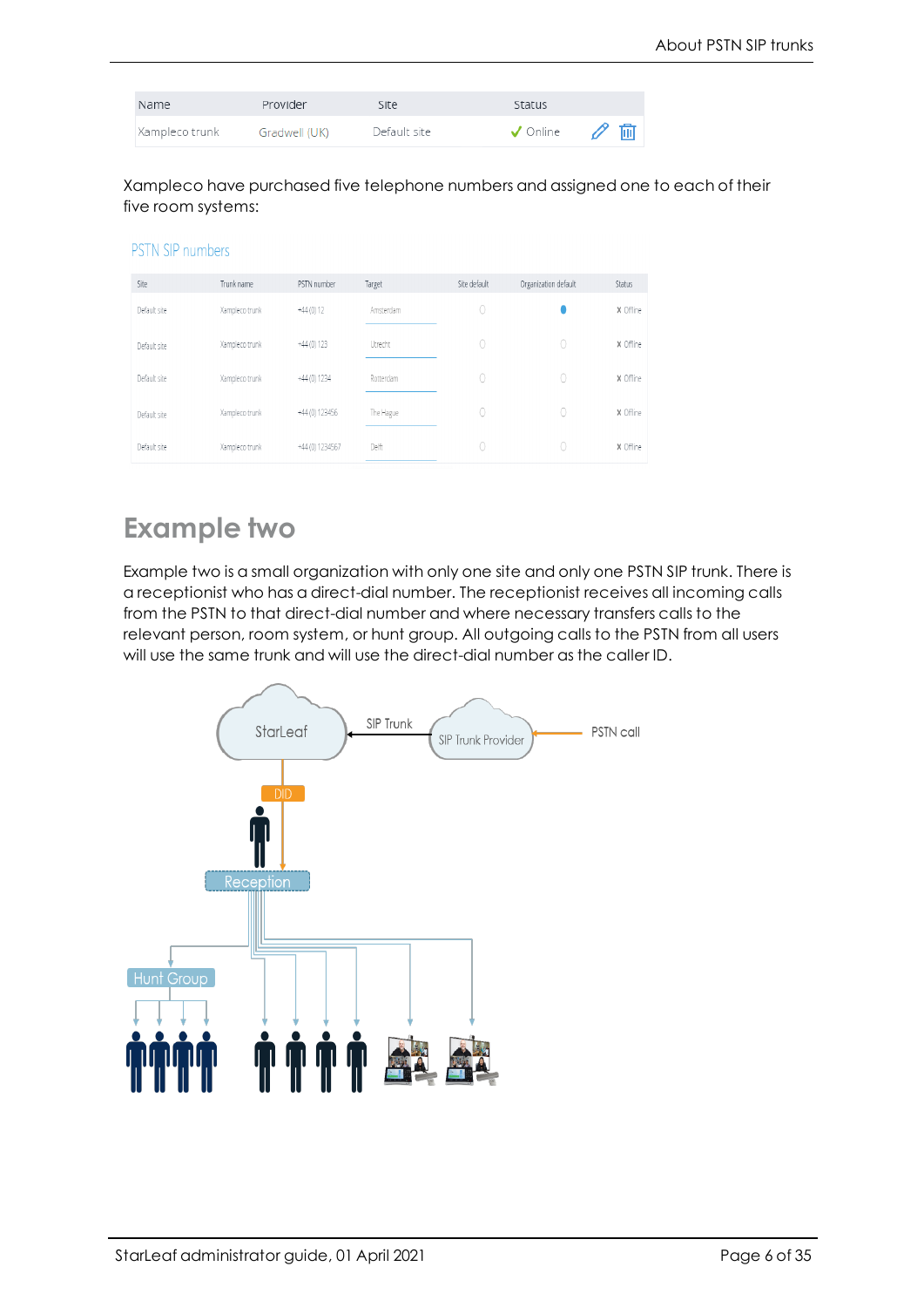#### <span id="page-6-0"></span>**Portal configuration for example two**

There is one site configured, the default site:

#### Sites

| Label        | Country (Area) | Default |  |
|--------------|----------------|---------|--|
| Default site | United Kingdom |         |  |

There is one trunk configured, the **Xampleco trunk**:

| Name           | Provider      | Site         | Status                                                 |  |
|----------------|---------------|--------------|--------------------------------------------------------|--|
| Xampleco trunk | Gradwell (UK) | Default site | $\sqrt{ }$ Online $\sqrt{ }$ $\overline{\mathfrak{m}}$ |  |

Xampleco have purchased one telephone number and this is assigned to Richard Cory (the receptionist):

| Edit PSTN SIP trunk          |                                                                                                                                                                                                                                                                                                                                                                                                                                   |                                                       |                    |                                 |
|------------------------------|-----------------------------------------------------------------------------------------------------------------------------------------------------------------------------------------------------------------------------------------------------------------------------------------------------------------------------------------------------------------------------------------------------------------------------------|-------------------------------------------------------|--------------------|---------------------------------|
| $\sqrt{}$ Online<br>Trunk    |                                                                                                                                                                                                                                                                                                                                                                                                                                   |                                                       |                    |                                 |
| Provider:                    |                                                                                                                                                                                                                                                                                                                                                                                                                                   | Description:                                          |                    |                                 |
| Gradwell (UK)                | $\vee$                                                                                                                                                                                                                                                                                                                                                                                                                            | One trunk to cover all dialing requirements of my org |                    |                                 |
| Name:                        |                                                                                                                                                                                                                                                                                                                                                                                                                                   |                                                       |                    |                                 |
| Xampleco trunk               | $\begin{tabular}{ c c } \hline \hline \multicolumn{3}{ c }{0} & \multicolumn{3}{ c }{0} & \multicolumn{3}{ c }{0} & \multicolumn{3}{ c }{0} & \multicolumn{3}{ c }{0} & \multicolumn{3}{ c }{0} & \multicolumn{3}{ c }{0} & \multicolumn{3}{ c }{0} & \multicolumn{3}{ c }{0} & \multicolumn{3}{ c }{0} & \multicolumn{3}{ c }{0} & \multicolumn{3}{ c }{0} & \multicolumn{3}{ c }{0} & \multicolumn{3}{ c }{0} & \multicolumn{3$ |                                                       |                    |                                 |
| Advanced<br>$\left( \right)$ |                                                                                                                                                                                                                                                                                                                                                                                                                                   |                                                       |                    |                                 |
| <b>PSTN</b> numbers          |                                                                                                                                                                                                                                                                                                                                                                                                                                   |                                                       |                    |                                 |
| Site:                        |                                                                                                                                                                                                                                                                                                                                                                                                                                   |                                                       |                    |                                 |
| Default site                 | $\vee$                                                                                                                                                                                                                                                                                                                                                                                                                            |                                                       |                    |                                 |
| PSTN number                  | Registration name                                                                                                                                                                                                                                                                                                                                                                                                                 | Extension authentication                              | Extension password | Assigned                        |
| 侕<br>+44 (0) 123456          | 123                                                                                                                                                                                                                                                                                                                                                                                                                               | 123                                                   | 123                | Richard<br>$\checkmark$<br>Cory |

The telephone number is also the **Organization default** which means that all outgoing calls (from every user and room system) will use this trunk and have this telephone number as the caller ID.

#### PSTN SIP numbers

| Site         | Trunk name     | <b>PSTN</b><br>number | Target       | Site<br>default | Organization<br>default | <b>Status</b>      |
|--------------|----------------|-----------------------|--------------|-----------------|-------------------------|--------------------|
| Default site | Xampleco trunk | $+44(0)$<br>23456     | Richard Cory |                 |                         | $\sqrt{\ }$ Online |

### **Example three**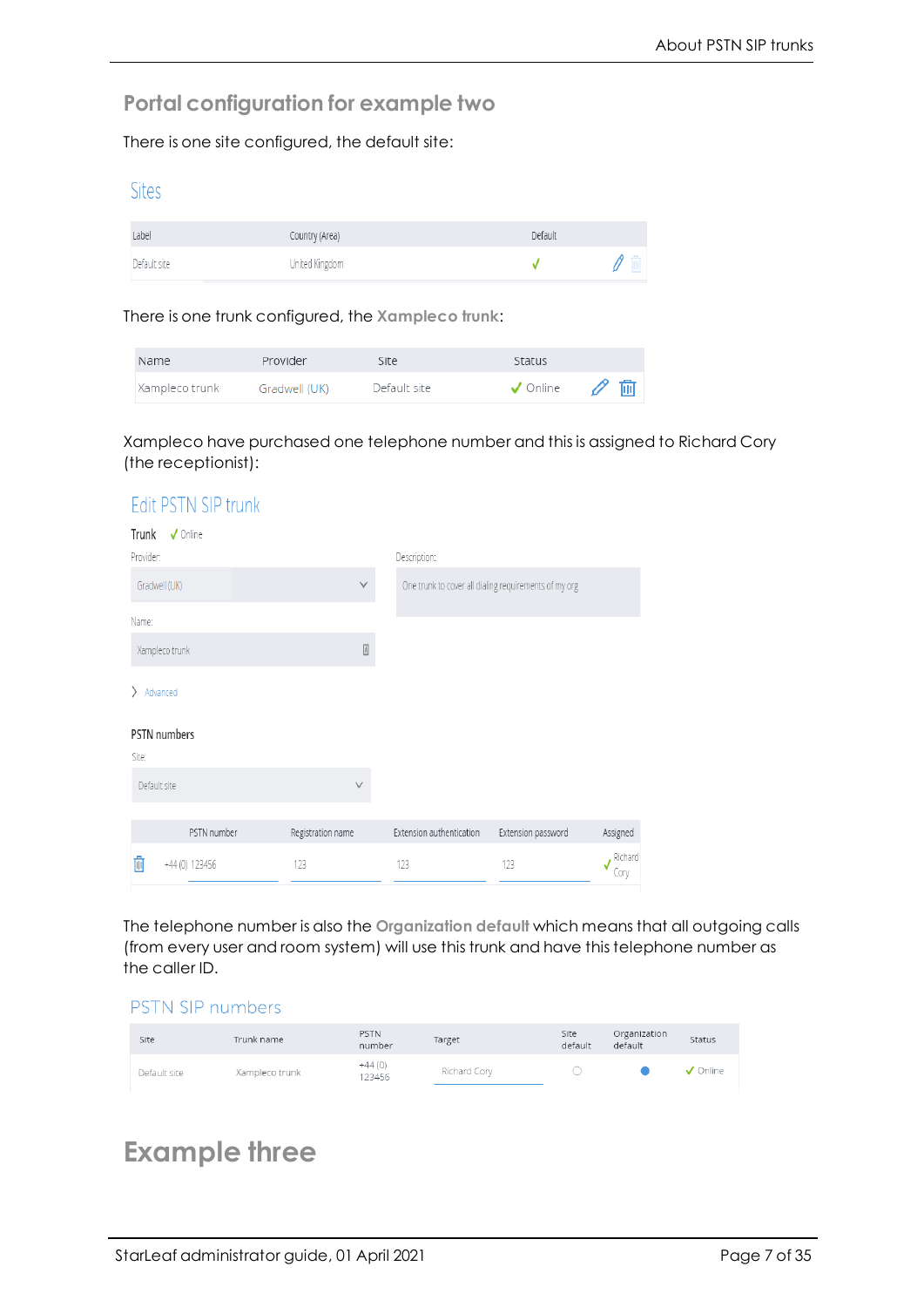Example three is a medium-sized organization with a head office, warehouse, regional office, and some remote homeworkers.

Direct-dial numbers are allocated to the following:

- The receptionist (Richard Cory) at the head office
- $\blacksquare$  The receptionist at the regional office
- **n** The hunt group
- **n** Two executives
- **n** One room system



#### <span id="page-7-0"></span>**Portal configuration for example three**

There are two sites configured, the default site (UK) and Scarsdale (US):

#### Sites

| Label        | Country (Area)           | Default |             |
|--------------|--------------------------|---------|-------------|
| Default site | United Kingdom           |         | $\parallel$ |
| Scarsdale    | United States (New York) |         | 侕           |

There are two trunks configured (one for the UK and one for the US):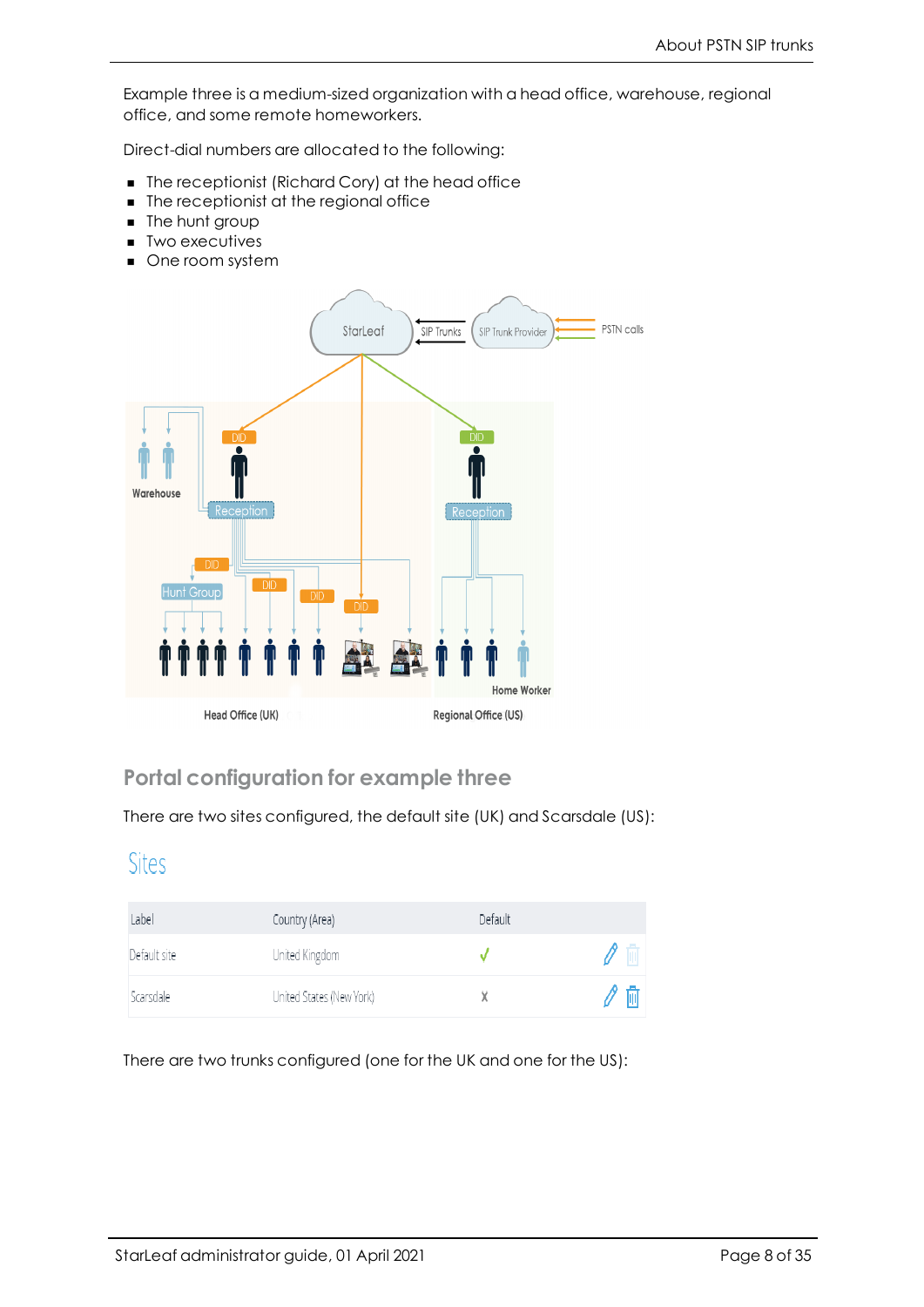| Name           | Provider        | Site         | <b>Status</b>                                                             |
|----------------|-----------------|--------------|---------------------------------------------------------------------------|
| US trunk       | Geils (US / UK) | Scarsdale    | $\sqrt{0}$ nline $\sqrt{m}$                                               |
| Xampleco trunk | MIXvoip (LU)    | Default site | $\sqrt{\phantom{a}}$ Online $\sqrt{\phantom{a}}$ $\overline{\phantom{a}}$ |

Xampleco have purchased five telephone numbers on the UK trunk and one for the US trunk.

The telephone number is also the **Organization default** which means that all outgoing calls (from every user and room system) will use this trunk and have this telephone number as the caller ID.

Outgoing calls from homeworkers will be routed to the trunk that is configured to be the **Site default** for the US site (the US PSTN SIP trunk in the example), with the caller ID for outgoing calls to be the receptionist's number.

Outgoing calls from the warehouse will be routed to the trunk that is configured to be the **Organization default** (the UK trunk in the example), with the caller ID for outgoing calls to be the receptionist's number.

Note that where a user or room system is not allocated with a direct dial number, any outgoing calls will be routed via the **Site default** if there is one, or the **Organization default**.

| Site         | Trunk name     | PSTN number     | Target            | Site default | Organization default | <b>Status</b> |
|--------------|----------------|-----------------|-------------------|--------------|----------------------|---------------|
| Default site | Xampleco trunk | $+44(0)$ 12     | Richard Cory      | 0            |                      | ✔ Online      |
| Default site | Xampleco trunk | $+44(0)$ 123    | Sales team        | $\circ$      | 0                    | ✔ Online      |
| Default site | Xampleco trunk | +44 (0) 1234    | Alexis Reena      | $\circ$      | 0                    | ✔ Online      |
| Default site | Xampleco trunk | +44 (0) 123456  | Nicodemo Albertus | $\circ$      | 0                    | ✔ Online      |
| Default site | Xampleco trunk | +44 (0) 1234567 | Amsterdam         | $\circ$      | 0                    | ✔ Online      |
| Scarsdale    | US trunk       | $+1(1)$ 555     | Trudie Doriane    |              | 0                    | ✔ Online      |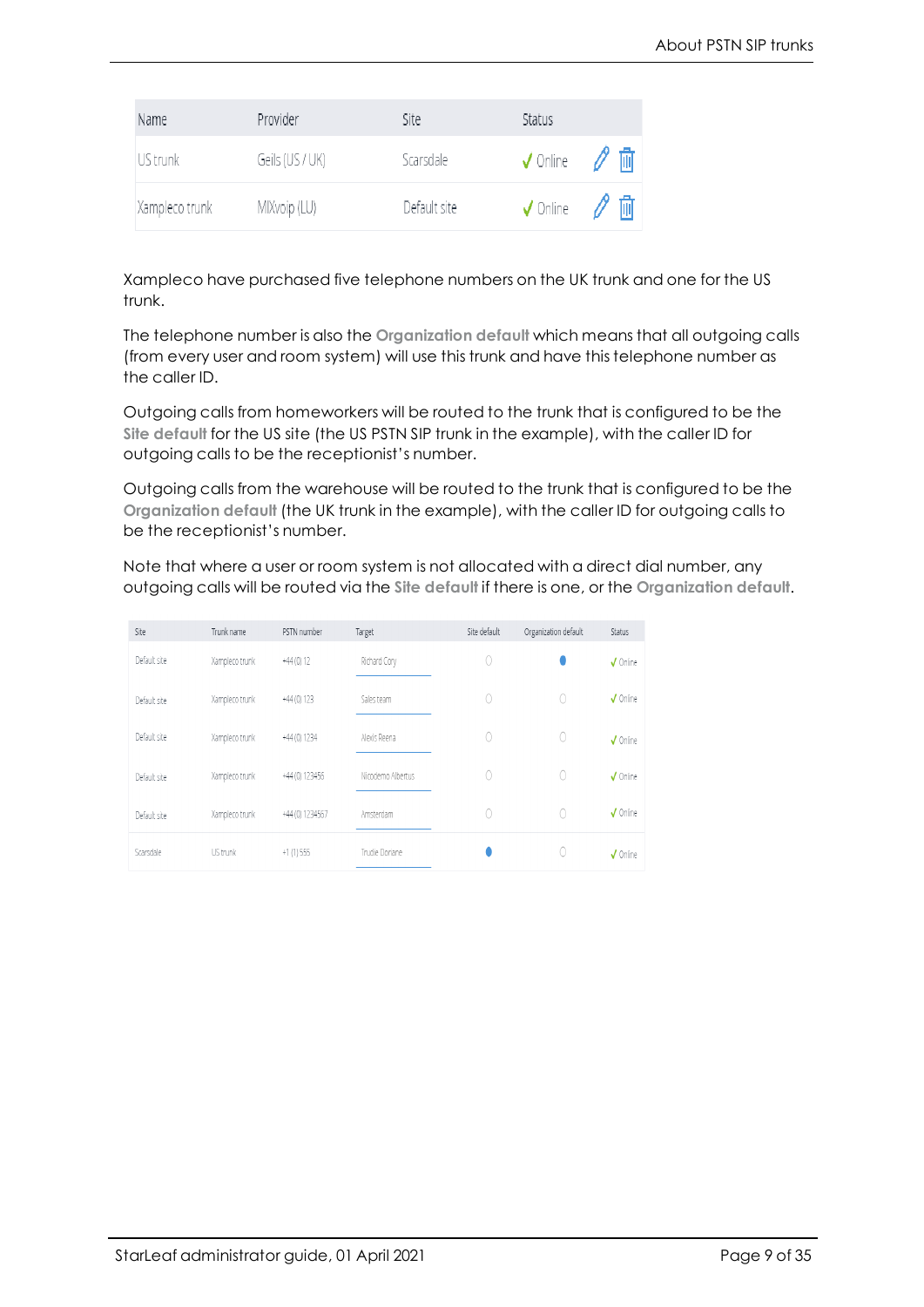## <span id="page-9-0"></span>**Portal configuration for PSTN SIP trunks**

Integration with PSTN SIP trunks, known as VoiceConnect, provides inbound and outbound calling to and from the global telephone network for your organization.

On this page:

- About [PSTN SIP](#page-9-1) trunks (p10)
- <span id="page-9-1"></span>■ How to [configure](#page-9-2) a PSTN SIP trunk (p10)
- $\blacksquare$  SIP trunk [integration](#page-11-1) guides (p12)

## **About PSTN SIP trunks**

An external SIP trunk can only be configured with a single SIP trunk added in the StarLeaf Portal. Entering the same **Gateway** and **Extension authentication** of an external SIP trunk to multiple SIP trunks in the StarLeaf Portal, will cause the configuration to fail.

If you want to have multiple SIP trunks configured to a single SIP trunk provider, you must purchase more SIP trunks from that external provider.

<span id="page-9-2"></span>**Note:** VoiceConnect (integration with PSTN SIP trunks) is an optional extra on your StarLeaf account.

### **How to configure a PSTN SIP trunk**

#### <span id="page-9-3"></span>**Step one: Set up an account with a SIP provider**

Supported providers:

| $\blacksquare$ Atom IP (UK) | ■ Pure IP (worldwide)          |
|-----------------------------|--------------------------------|
| Backstage (NL)              | $\blacksquare$ sip.us (US)     |
| blueface (IE)               | $\blacksquare$ SIPcity (AU)    |
| Coredial/Nutopia (US)       | sipgate basic (DE)             |
| Deutsche Telefon (DE)       | sipgate basic (UK)             |
| DIDLogic (worldwide)        | sipgate team (DE)              |
| Geils (US, UK)              | sipgate team (UK)              |
| Go Trunk (America North)    | siptrunk.com (US)              |
| Go Trunk (Europe)           | ■ Switch Telecom (ZA)          |
| Gradwell (UK)               | $\blacksquare$ Telavox (SE)    |
| Hexanet (FR)                | <b>Telitcloud (LU)</b>         |
| Itec (ZA)                   | $\blacksquare$ Telnyx (US, CA) |
| messagenet.it (IT)          | TetraVX (US)<br>$\blacksquare$ |
| MIXvoip (LU)                | Twilio (worldwide)             |
| Motto (NL)                  | Vodafone Iceland               |
| My Republic (SG)            | $\blacksquare$ Voice flex (UK) |
| OpenIP (FR)<br>٠            | ■ Voicehost (UK)               |
| Over the Wire (AU, NZ)      | Weblink (SE)                   |
| Paratus (NA)                |                                |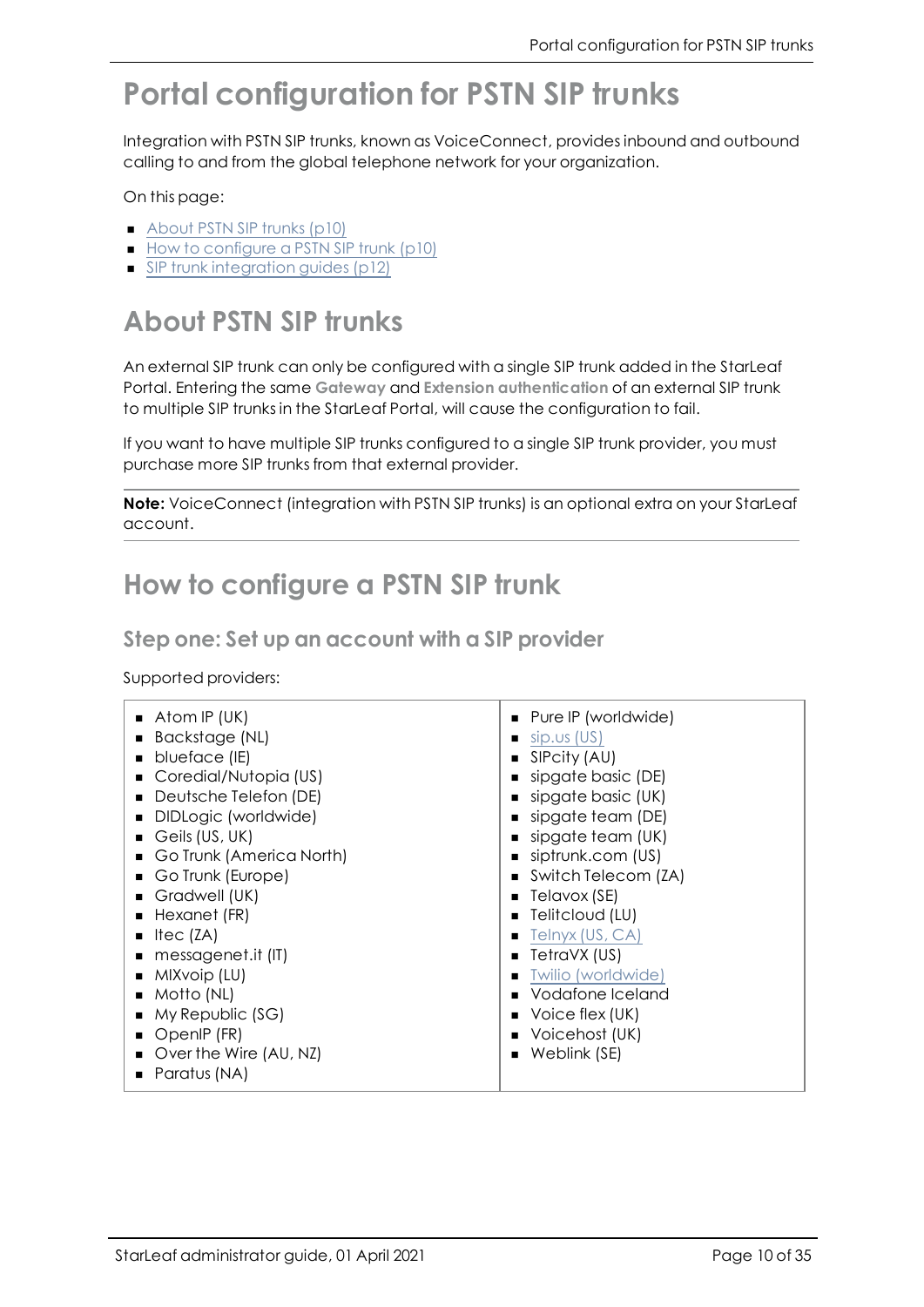#### <span id="page-10-0"></span>**Step two: Configure sites and hunt groups**

Consider your requirements and what you are trying to achieve. For more information on what you can do with StarLeaf, refer to [About](#page-3-0) PSTN SIP trunks, [Sites](#page-22-0), and Hunt [groups](#page-25-0).

A site determines the location of any telephone numbers on the trunk. That is, you cannot change the country or area code for a telephone number on a trunk.

<span id="page-10-1"></span>**Step three: Configure the trunk in the StarLeaf Portal**

Consider how you want to deploy PSTN if you have multiple sites. Refer to [About](#page-3-0) PSTN SIP trunks; you might want to configure multiple sites in the Portal before you proceed.

1. In the StarLeaf Portal, go to **PSTN SIP trunks** and choose **Add PSTN SIP trunk**:

**PSTN SIP trunks** 

2. From the Provider drop-down menu, select your SIP trunk provider and complete the following:

- <sup>l</sup> **Name**: Give the trunk a name (so you can identify this trunk)
- **Description:** Add a description (optional)

Add PSTN SIP trunk

- **Gateway: For some providers, the Portal asks for a gateway. This might be a specific** domain allocated on a per-customer basis or it will be a region specific gateway and in this case, enter a domain or an IP address
- **Site:** Choose the site for this SIP trunk. Note that the country (and area, if applicable) of the site will dictate the dialing code for the telephone numbers associated with this trunk
- 3. Add the telephone numbers that you have bought from the provider. For each number that you have purchased, enter authentication details from your SIP trunk provider. What you enter here varies from provider to provider (and some provider configurations are documented in PSTN SIP [authentication\)](#page-13-0). You might need to contact StarLeaf Support for help.
	- <sup>l</sup> **Registration name**: Sometimes this is the telephone number, a username, or an account number and sometimes this is not required
	- <sup>l</sup> **Extension authentication**: You must enter a value here. It will be the same as the **Registration name** (unless that is empty). Often it is the username or the telephone number, but sometimes it is an account number
	- **.** Extension password: The password for the telephone number



4. Notice that the numbers are currently not **Assigned**. Complete the next step.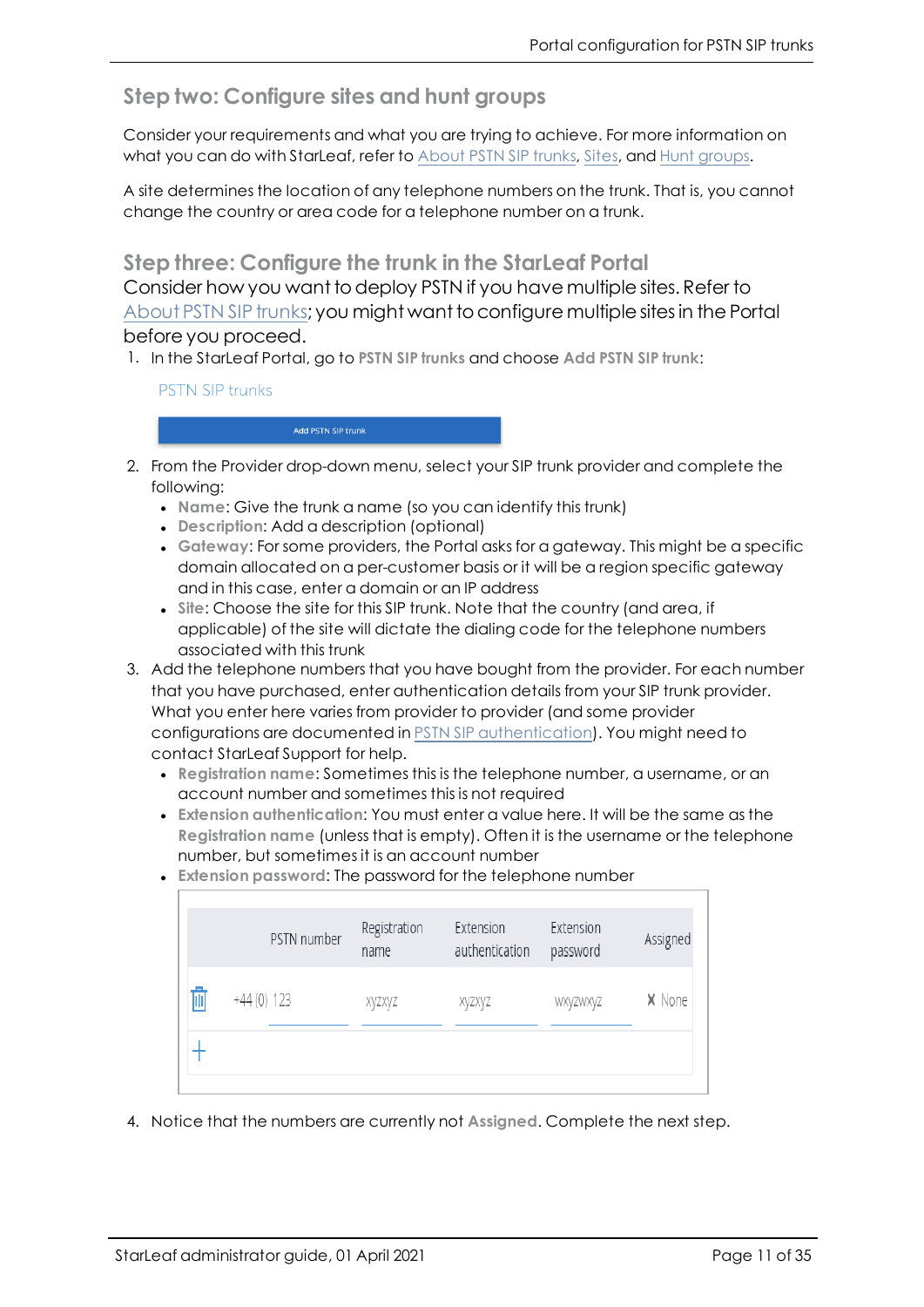#### <span id="page-11-0"></span>**Step four: Assign the PSTN numbers**

- 1. In the StarLeaf Portal, go to **PSTN SIP numbers**. You will see all the numbers that you have purchased and added to your configured trunks. For each PSTN number you can configure these settings:
	- **Target: Choose a user, room system or hunt group to be the target for a PSTN** number. This means that any incoming calls to this number will be routed to the chosen user, room system or hunt group. It also means that outgoing calls from the target, where that is a user or a room, will use the PSTN number as the caller ID. Note that members of hunt groups will not use the target as their outgoing caller ID and will instead use either their own target number if they have one, or the site default if there is one, or the organization default
	- <sup>l</sup> **Site default**: You can choose one PSTN number per site to be the site default. This means that all outgoing calls from the site will use this number as their caller ID (unless the room or user making the call is a target for another PSTN number)
	- <sup>l</sup> **Organization default**: You can choose one PSTN number to be the organization default. This will be used as the caller ID where the user or room both does not have a site default *and* is not a target for another PSTN number



#### **PSTN SIP numbers**

#### 2. Click **Apply**.

**Note:** You can also assign PSTN numbers through the **Users > Edit**, the **Room systems > Edit**, and the **Hunt groups > Edit** pages.

<span id="page-11-1"></span>**Note:** Assigned PSTN numbers do not automatically appear in the directory, however if necessary, you can add these by editing the details for a room, user, or hunt group. For example, you can add the PSTN number as a user's **Work** number.

## **SIP trunk integration guides**

For VoiceConnect guides that are specific to certain SIP providers, select one of the following: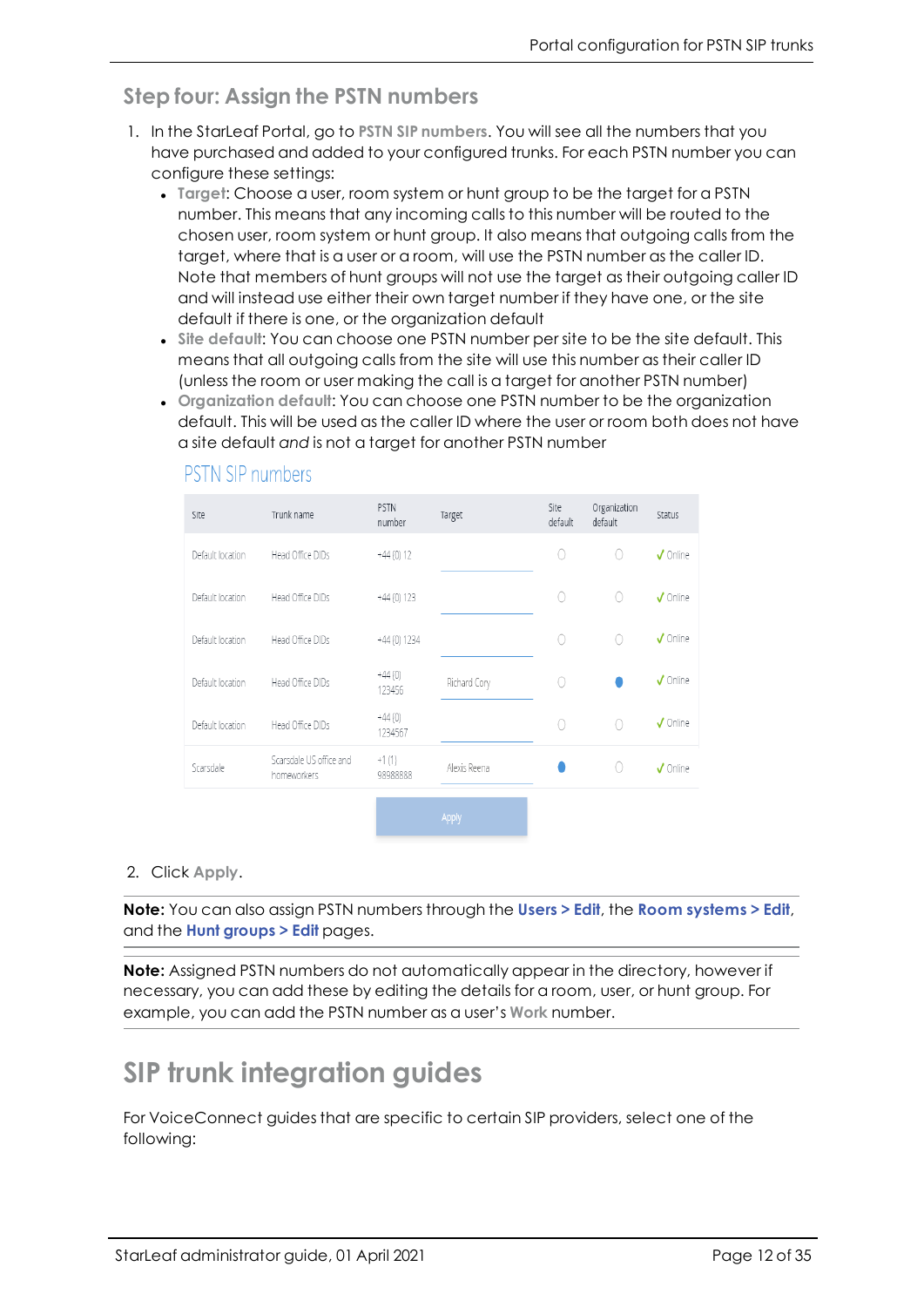- $\overline{\mathsf{sp.us}}$
- $\overline{\text{Telnyx}}$
- $\nightharpoonup$  Twilio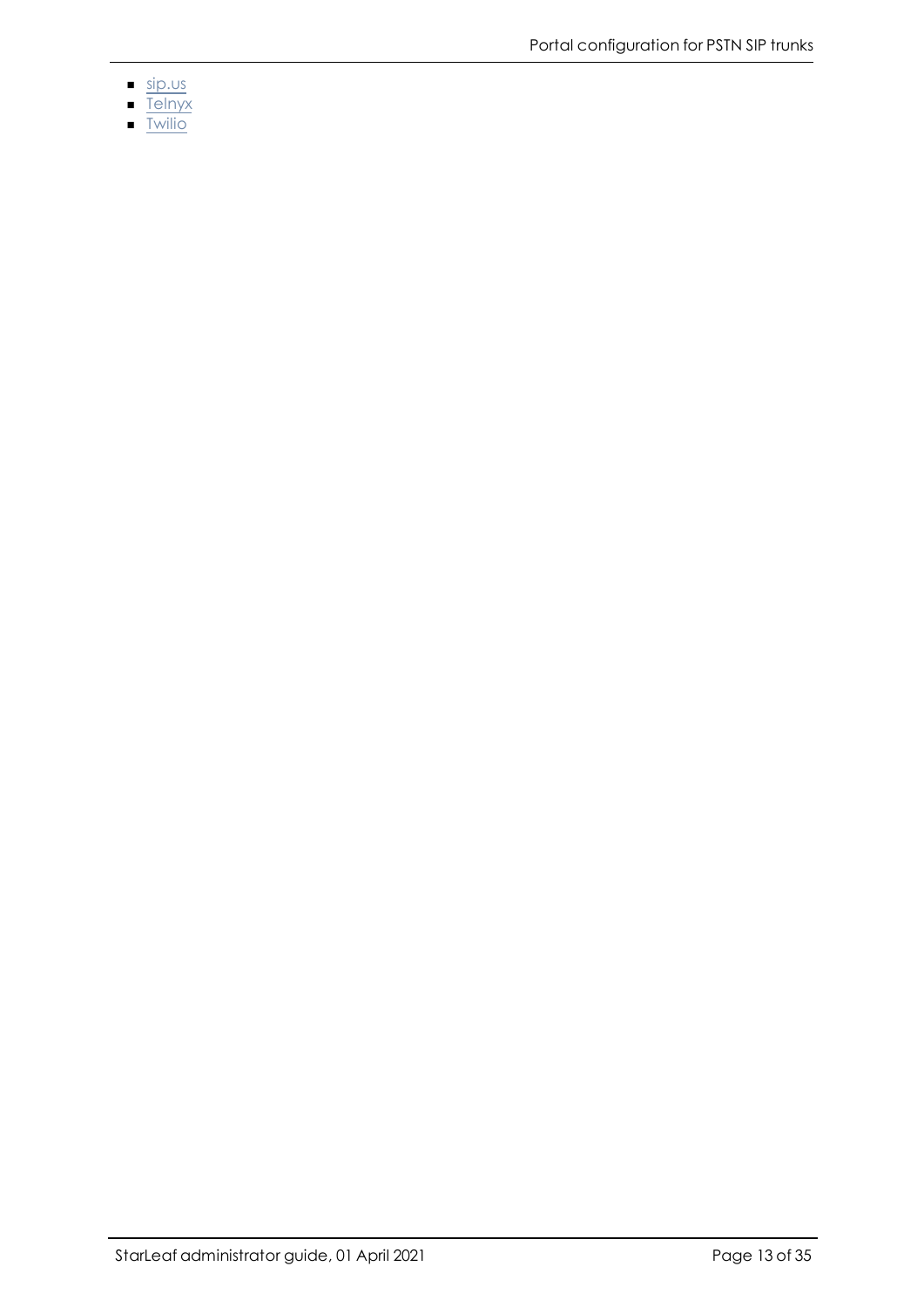## <span id="page-13-0"></span>**PSTN SIP authentication**

For a complete list of supported SIP trunk providers, refer to Portal [configuration](#page-9-0) for PSTN SIP [trunks](#page-9-0).

An external SIP trunk can only be configured with a single SIP trunk added in the StarLeaf Portal. Entering the same **Gateway** and **Extension authentication** of an external SIP trunk to multiple SIP trunks in the StarLeaf Portal, will cause the configuration to fail.

If you want to have multiple SIP trunks configured to a single SIP trunk provider, you must purchase more SIP trunks from that external provider.

Select a provider below for information on which details and authentication to use when configuring a SIP trunk for them:

## **Atom IP (UK)**

| <b>StarLeaf Portal</b>   | Service provider                  |
|--------------------------|-----------------------------------|
| Registration name        | Username                          |
| Extension authentication | Username                          |
| Extension password       | Password for the telephone number |
| Gateway                  | Not required by StarLeaf Portal   |

## **DIDLogic (US)**

| <b>StarLeaf Portal</b>   | Service provider                |
|--------------------------|---------------------------------|
| Registration name        | SIP user name                   |
| Extension authentication | SIP user name                   |
| Extension password       | Password for the SIP account    |
| Gateway                  | Not required by StarLeaf Portal |

## **Geils (US/UK)**

| <b>StarLeaf Portal</b>   | Service provider                  |
|--------------------------|-----------------------------------|
| Registration name        | Leave blank                       |
| Extension authentication | Telephone number                  |
| Extension password       | Password for the telephone number |
| Gateway                  | Not required by StarLeaf Portal   |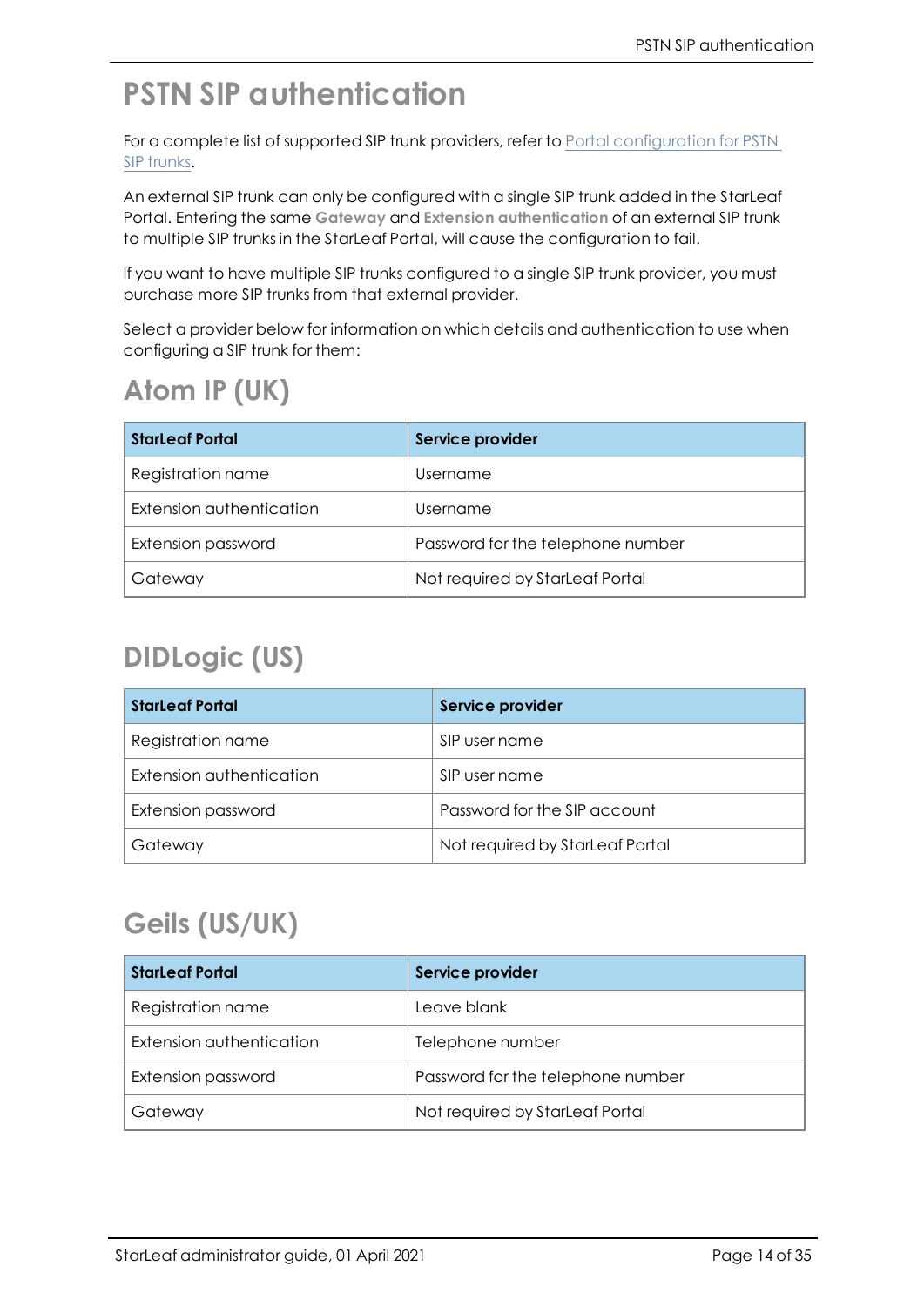## **GoTrunk (Europe)**

| <b>StarLeaf Portal</b>   | Service provider                |
|--------------------------|---------------------------------|
| Registration name        | SIP endpoint > SIP username     |
| Extension authentication | SIP endpoint > SIP username     |
| Extension password       | SIP endpoint > SIP password     |
| Gateway                  | Not required by StarLeaf Portal |

## **Gradwell (UK)**

| <b>StarLeaf Portal</b>   | Service provider                  |
|--------------------------|-----------------------------------|
| Registration name        | Account number                    |
| Extension authentication | Account number                    |
| Extension password       | Password for the telephone number |
| Gateway                  | Not required by StarLeaf Portal   |

### **messagenet.it (IT)**

| <b>StarLeaf Portal</b>   | Service provider                |
|--------------------------|---------------------------------|
| Registration name        | Username                        |
| Extension authentication | Username                        |
| Extension password       | Password                        |
| Gateway                  | Not required by StarLeaf Portal |

### **sip.us (US)**

| <b>StarLeaf Portal</b>   | Service provider                                            |
|--------------------------|-------------------------------------------------------------|
| Registration name        | Trunk # (from your sip.us control panel's SIP Trunks menu)  |
| Extension authentication | Trunk # (from your sip.us control panel's SIP Trunks menu)  |
| Extension password       | Password (from your sip.us control panel's SIP Trunks menu) |
| Gateway                  | Not required by StarLeaf Portal                             |

## **Telnyx (US, CA)**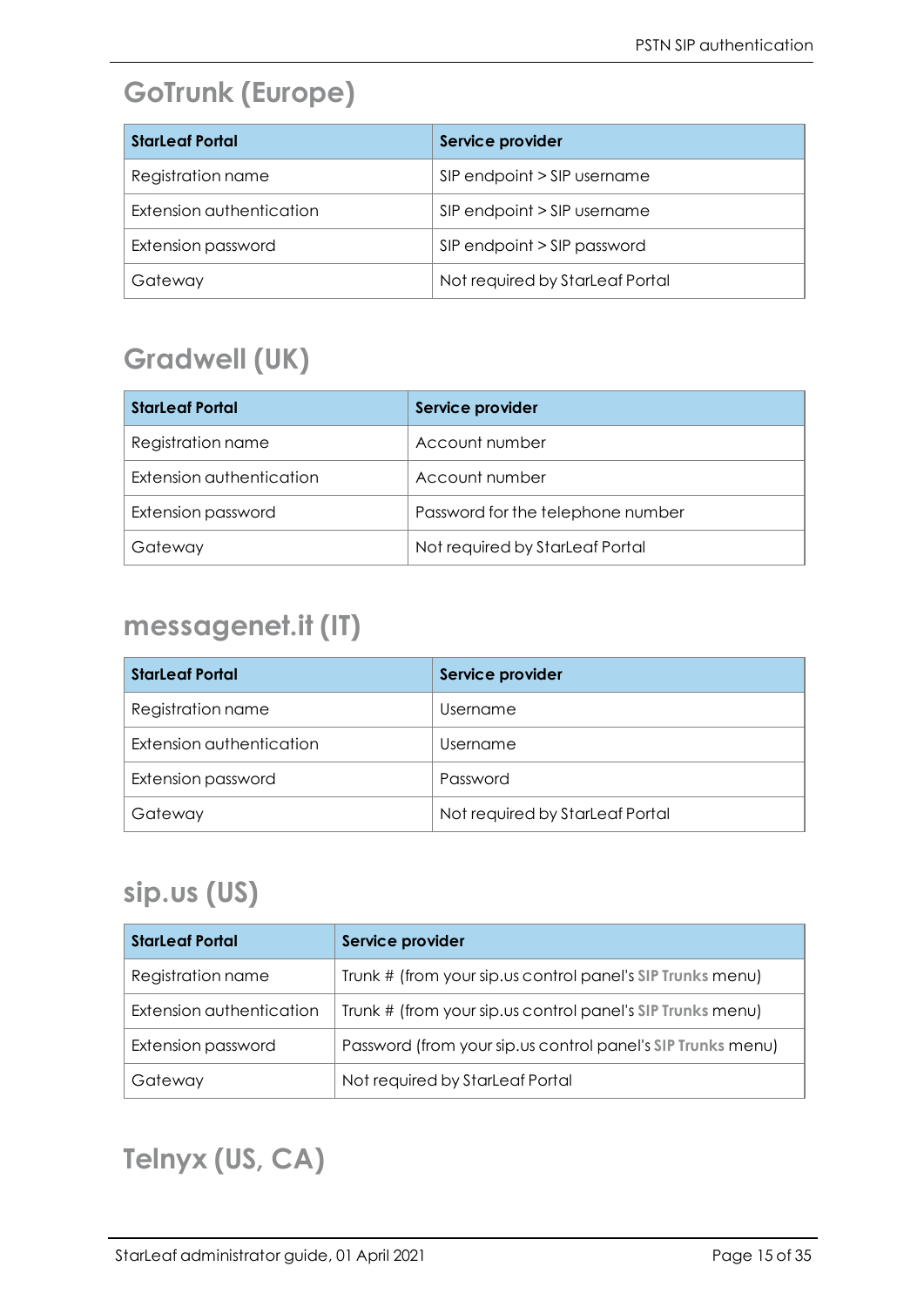| <b>StarLeaf Portal</b>      | Service provider                                                    |
|-----------------------------|---------------------------------------------------------------------|
| Registration name           | Username (from your Telnyx control panel's Edit Connection<br>menu) |
| Extension<br>authentication | Username (from your Telnyx control panel's Edit Connection<br>menu) |
| Extension password          | Password (from your Telnyx control panel's Edit Connection<br>menu) |
| Gateway                     | Not required by StarLeaf Portal                                     |

## **Twilio (Worldwide)**

| <b>StarLeaf Portal</b>      | Service provider                                                                                                                              |
|-----------------------------|-----------------------------------------------------------------------------------------------------------------------------------------------|
| Registration<br>name        | Complete phone number (from your Twilio Console's Credential List)                                                                            |
| Extension<br>authentication | Complete phone number from your Twilio Console's Credential List                                                                              |
| Extension<br>password       | Password from your Twilio Console's Credential List                                                                                           |
| Gateway                     | The entire SIP subdomain (as created from the Twilio Console) plus<br>us1 inserted after .sip. For example: starleaf123456.sip.us1.twilio.com |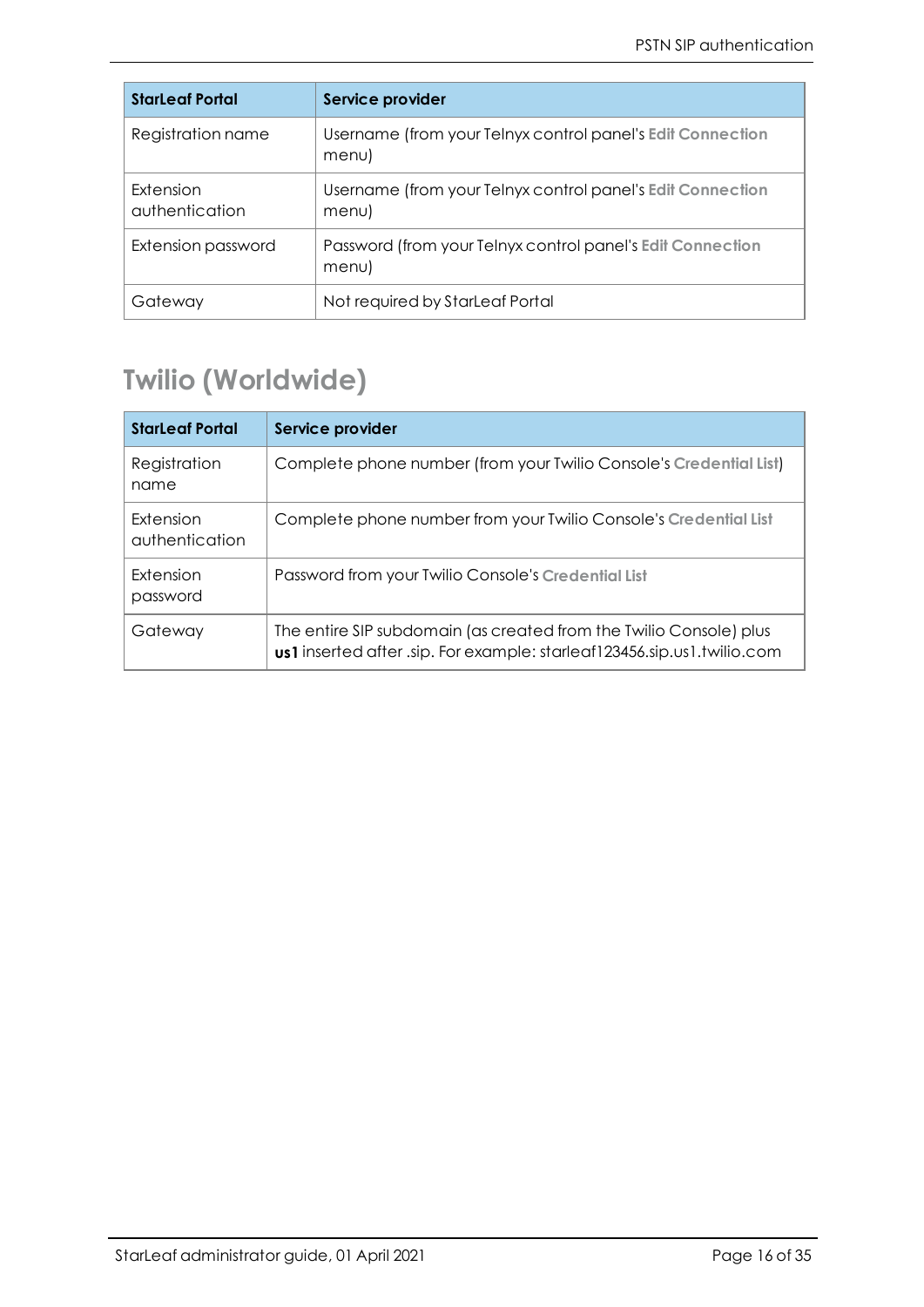## <span id="page-16-0"></span>**Custom SIP trunk configuration**

**Note:** Custom SIP trunk configuration is in **beta** so it is subject to change, depending on its stability. StarLeaf continuously strives to improve its products and service so please send any feedback you might have to your StarLeaf representative.

Integration with PSTN SIP trunks, known as VoiceConnect, provides inbound and outbound calling to and from the global telephone network for your organization.

VoiceConnect (integration with PSTN SIP trunks) is an optional extra on your StarLeaf account.

On this page:

- About custom SIP trunk [configuration](#page-16-1) (p17)
- $\blacksquare$  [Prerequisites](#page-16-2) (p17)
- <span id="page-16-1"></span>■ How to [configure](#page-16-3) a custom PSTN SIP trunk (p17)
- **n** [Limitations](#page-21-0) (p22)

#### **About custom SIP trunk configuration**

If the PSTN SIP trunk provider that you want to use is not listed in the [providers](#page-9-0) currently [supported](#page-9-0) by StarLeaf, you can configure a **custom** SIP trunk through the StarLeaf Portal.

In a custom configuration, you can either:

- <span id="page-16-2"></span>■ Connect directly to a SIP trunk or
- Connect to a SBC (session border controller) with a SIP trunk behind it

#### **Prerequisites**

- <span id="page-16-3"></span><sup>n</sup> Enhanced StarLeaf Support
- <sup>n</sup> Either a StarLeaf rooms or VoiceConnect license

### **How to configure a custom PSTN SIP trunk**

In this section:

- Step one: Enable [custom](#page-16-4) PSTN SIP trunks (p17)
- Step two: [Configure](#page-16-5) sites and hunt groups (p17)
- Step three: [Configure](#page-17-0) the custom trunk in the StarLeaf Portal (p18)
- <span id="page-16-4"></span>■ Step four: Assign the PSTN [numbers](#page-20-0) (p21)

#### **Step one: Enable custom PSTN SIP trunks**

<span id="page-16-5"></span>Request StarLeaf Support to enable custom PSTN SIP trunks for your organization.

#### **Step two: Configure sites and hunt groups**

Consider your requirements and what you are trying to achieve. For more information on what you can do with StarLeaf, refer to [About](#page-3-0) PSTN SIP trunks, [Sites](#page-22-0), and Hunt [groups](#page-25-0).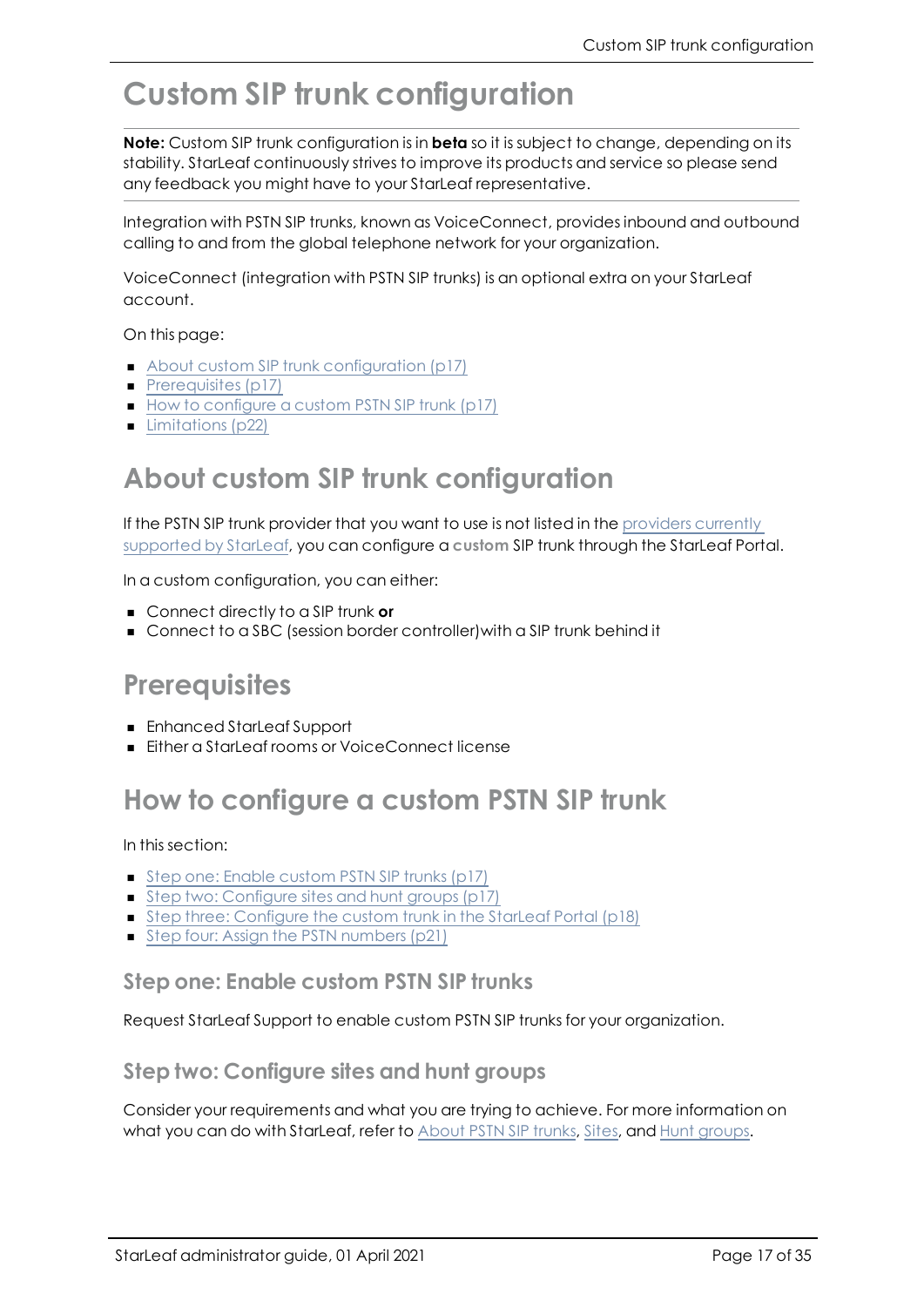<span id="page-17-0"></span>A site determines the location of any telephone numbers on the trunk. That is, you cannot change the country or area code for a telephone number on a trunk.

**Step three: Configure the custom trunk in the StarLeaf Portal** Consider how you want to deploy PSTN if you have multiple sites. Refer to [About](#page-3-0) PSTN SIP trunks; you might want to configure multiple sites in the Portal before you proceed.

To configure the custom trunk in the StarLeaf Portal:

1. Go to **PSTN SIP trunks** and choose **Add PSTN SIP trunk**:

| <b>PSTN SIP trunks</b> |                    |
|------------------------|--------------------|
|                        | Add PSTN SIP trunk |

2. From the **Provider** drop-down menu, select **Custom Provider**. A new custom PSTN trunk profile is created in the Portal:

| Add PSTN SIP trunk        |              |
|---------------------------|--------------|
| <b>Trunk</b>              |              |
| Provider:                 | Description: |
| Custom Provider           |              |
| Name:                     |              |
|                           |              |
|                           |              |
| $\vee$ Advanced           |              |
| Gateway:                  |              |
|                           |              |
| Signalling protocol:      |              |
| $\cdots$                  |              |
| Ingress numbering scheme: |              |
| $\cdots$                  |              |
|                           |              |
| Egress numbering scheme:  |              |
| $- - - -$                 |              |
| Supported codecs:         |              |
|                           |              |
|                           |              |

3. Complete the fields in the Portal as they are described in the table below: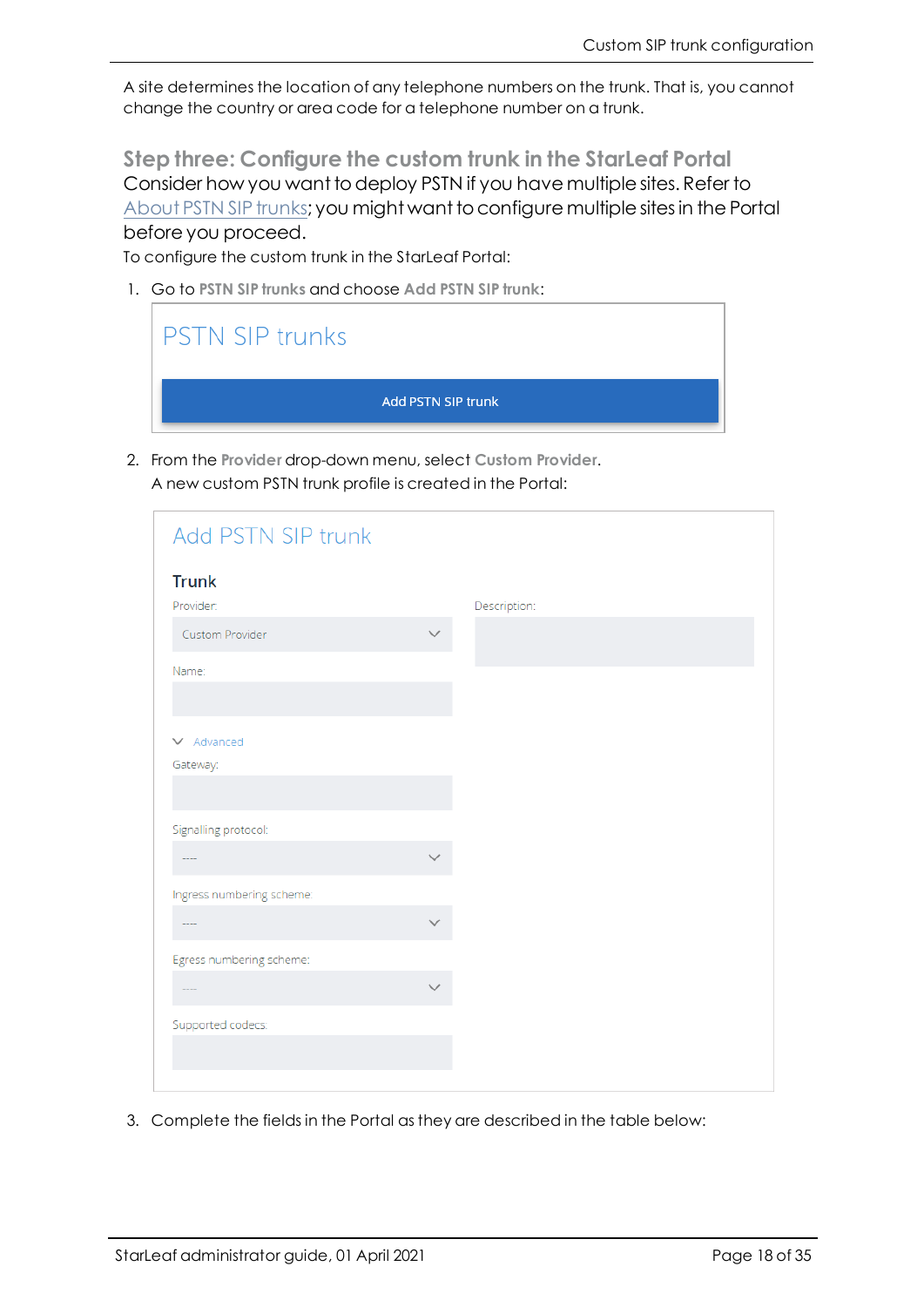| <b>Setting</b> | <b>Value</b> | <b>Description</b>                                                                                                                                                        |
|----------------|--------------|---------------------------------------------------------------------------------------------------------------------------------------------------------------------------|
| Name           | Free text    | The name of the trunk which will be displayed on the<br>user interface for assigning numbers to users/rooms.                                                              |
| Description    | Free text    | Description of the trunk (optional).                                                                                                                                      |
| Gateway        | Free text    | Type the IP address or hostname of the SIP device to<br>which this trunk will connect.                                                                                    |
|                |              | If this gateway is not listening on the default SIP<br>signaling port (5060), you also need to append the far-<br>end signaling port to the IP address using this format: |
|                |              | <ip address="">: <signaling port=""></signaling></ip>                                                                                                                     |
|                |              | For example: 10.192.0.35:5062                                                                                                                                             |
|                |              | It is not possible to configure a separate proxy.                                                                                                                         |
| Signalling     | UDP or       | It is expected that it would normally be UDP.                                                                                                                             |
| protocol       | <b>TCP</b>   |                                                                                                                                                                           |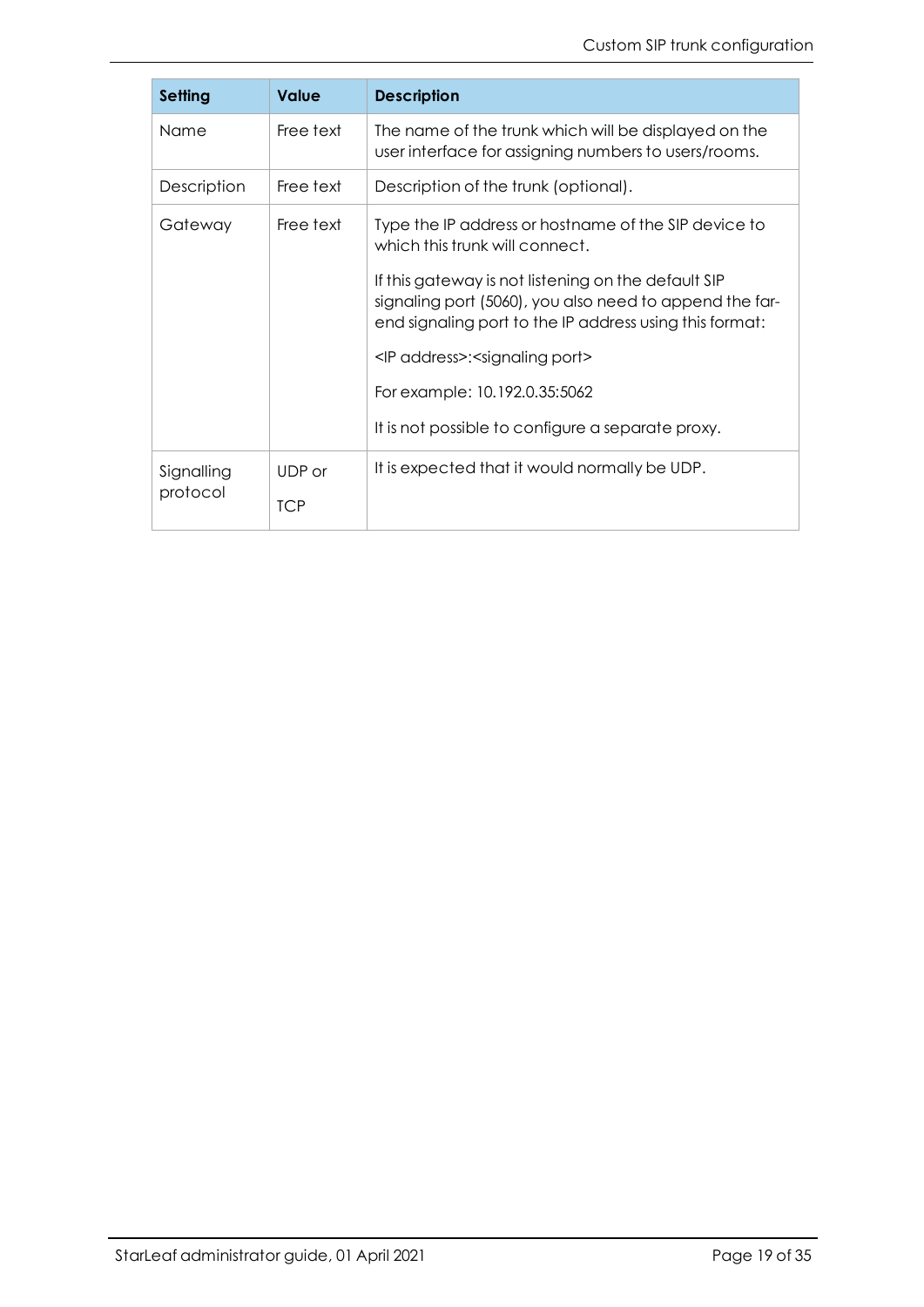| <b>Setting</b>       | <b>Value</b>                                 | <b>Description</b>                                                                                                                                                                                                                                                                                                                                                                                                                                                                                                                                                                                              |
|----------------------|----------------------------------------------|-----------------------------------------------------------------------------------------------------------------------------------------------------------------------------------------------------------------------------------------------------------------------------------------------------------------------------------------------------------------------------------------------------------------------------------------------------------------------------------------------------------------------------------------------------------------------------------------------------------------|
| Ingress<br>numbering | <b>PSTN</b><br>local                         | Configure the numbering scheme for the trunk using<br>the Ingress and Egress numbering schemes.                                                                                                                                                                                                                                                                                                                                                                                                                                                                                                                 |
| scheme               | <b>or</b><br><b>PSTN</b><br>global<br>(E164) | Ingress numbering specifies the type of numbers that<br>StarLeaf expects for the calls that it will route onto this<br>trunk. Ensure that any calls that StarLeaf will route to<br>this trunk will be of the correct called number type for<br>the trunk, otherwise the call will fail.                                                                                                                                                                                                                                                                                                                         |
|                      |                                              | <b>Note:</b> In most cases, ingress numbering and egress<br>numbering will use the same setting; only configure<br>these with different settings if the device at the other<br>end of the trunk has particular requirements that you<br>must accommodate.                                                                                                                                                                                                                                                                                                                                                       |
|                      |                                              | Select one of:                                                                                                                                                                                                                                                                                                                                                                                                                                                                                                                                                                                                  |
| Egress<br>numbering  | <b>PSTN</b><br>local                         | PSTN location specific: The trunk expects to receive<br>PSTN numbers in a local or national format. A local<br>PSTN number is one that can be interpreted by a local<br>PSTN. That is, it needs the geographical context of its<br>local PSTN to be meaningful. For example, 01923<br>778899 is a valid telephone number when considered<br>in combination with a UK location. Similarly, 778899 is a                                                                                                                                                                                                           |
| scheme               | <b>or</b><br><b>PSTN</b><br>global<br>(E164) | valid telephone number when considered in<br>combination with a Rickmansworth, UK location. A<br>PSTN local number is one that is a national or local<br>telephone number. The dial plan rule that routes calls<br>to this trunk needs to have a Called number type of<br>PSTN local numbers                                                                                                                                                                                                                                                                                                                    |
|                      |                                              | PSTN global (E.164): The number that the trunk expects<br>is a fully-qualified international PSTN number. If you<br>have a trunk connecting to a service that expects to<br>receive dialed numbers as fully-qualified E.164<br>numbers, you must select this option. The dial plan rule<br>that routes calls to this trunk needs to have a Called<br>number type of PSTN global (E.164). The STPBX will use<br>the location settings of the trunk to add the necessary<br>international dialing code to the called number that it<br>receives from the dial plan. Note that it will not include<br>$a + prefix$ |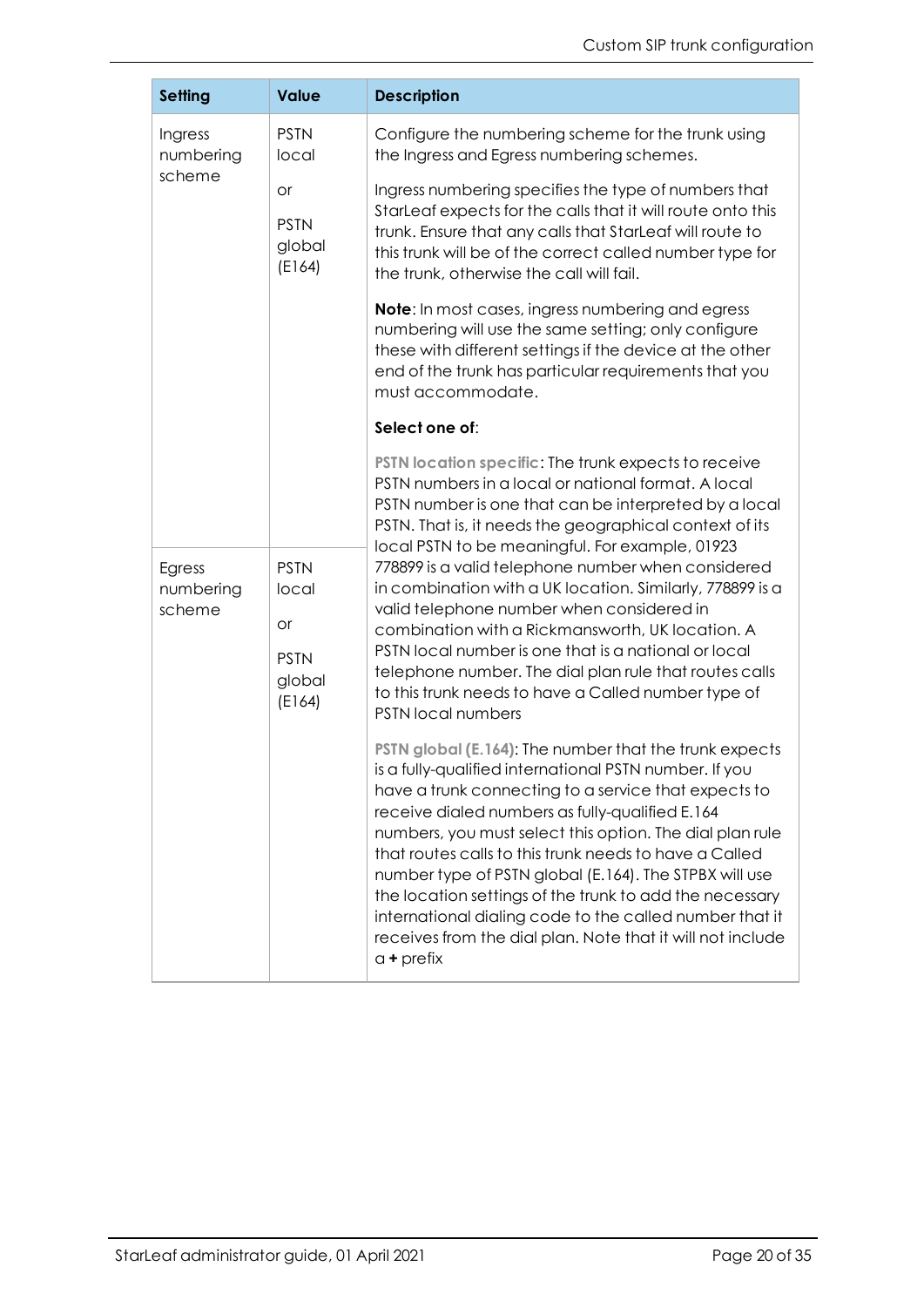| <b>Setting</b>      | <b>Value</b>                                                                                                                                                                       | <b>Description</b>                                                                                                                                                                                                                                                                                                                   |
|---------------------|------------------------------------------------------------------------------------------------------------------------------------------------------------------------------------|--------------------------------------------------------------------------------------------------------------------------------------------------------------------------------------------------------------------------------------------------------------------------------------------------------------------------------------|
| Supported<br>Codecs | AAC,<br>DTMF,<br>G.711A,<br>G.711U,<br>G.722,<br>G722.1<br>H.224,<br>H.239,<br>H.263,<br>H.264,<br>$H.264$ HVC<br>Lync, iLBC,<br>RDP, SIP<br>Content,<br>and/or<br>VP <sub>8</sub> | Select one audio codec out of G.711A, G.711U, and<br>G.722.<br>G.711 is used internally so is preferred.<br>G.711U is used in North America and Japan; G.711A is<br>used in most other countries.<br>Normally DTMF should be selected. This requires the<br>provider to support RFC2833.<br>The other codecs should not be selected. |

- 4. Add the telephone numbers that you have bought from the provider. For each number that you have purchased, enter authentication details from your SIP trunk provider. What you enter here varies from provider to provider . You might need to contact StarLeaf Support for help.
	- <sup>l</sup> **Registration name**: Sometimes this is the telephone number, a username, or an account number and sometimes this is not required
	- **Extension authentication: You must enter a value here. It will be the same as the Registration name** (unless that is empty). Often it is the username or the telephone number, but sometimes it is an account number

|  |  |  |  |  | • Extension password: The password for the telephone number |
|--|--|--|--|--|-------------------------------------------------------------|
|--|--|--|--|--|-------------------------------------------------------------|

| PSTN number  | Registration<br>name | Extension<br>authentication | Extension<br>password | Assigned |
|--------------|----------------------|-----------------------------|-----------------------|----------|
| $+44(0)$ 123 | xyzxyz               | XYZXYZ                      | WXYZWXYZ              | X None   |
|              |                      |                             |                       |          |

<span id="page-20-0"></span>5. Notice that the numbers are currently not **Assigned**. Complete the next step.

#### **Step four: Assign the PSTN numbers**

- 1. In the StarLeaf Portal, go to **PSTN SIP numbers**. You will see all the numbers that you have purchased and added to your configured trunks. For each PSTN number you can configure these settings:
	- **.** Target: Choose a user, room system or hunt group to be the target for a PSTN number. This means that any incoming calls to this number will be routed to the chosen user, room system or hunt group. It also means that outgoing calls from the target, where that is a user or a room, will use the PSTN number as the caller ID. Note that members of hunt groups will not use the target as their outgoing caller ID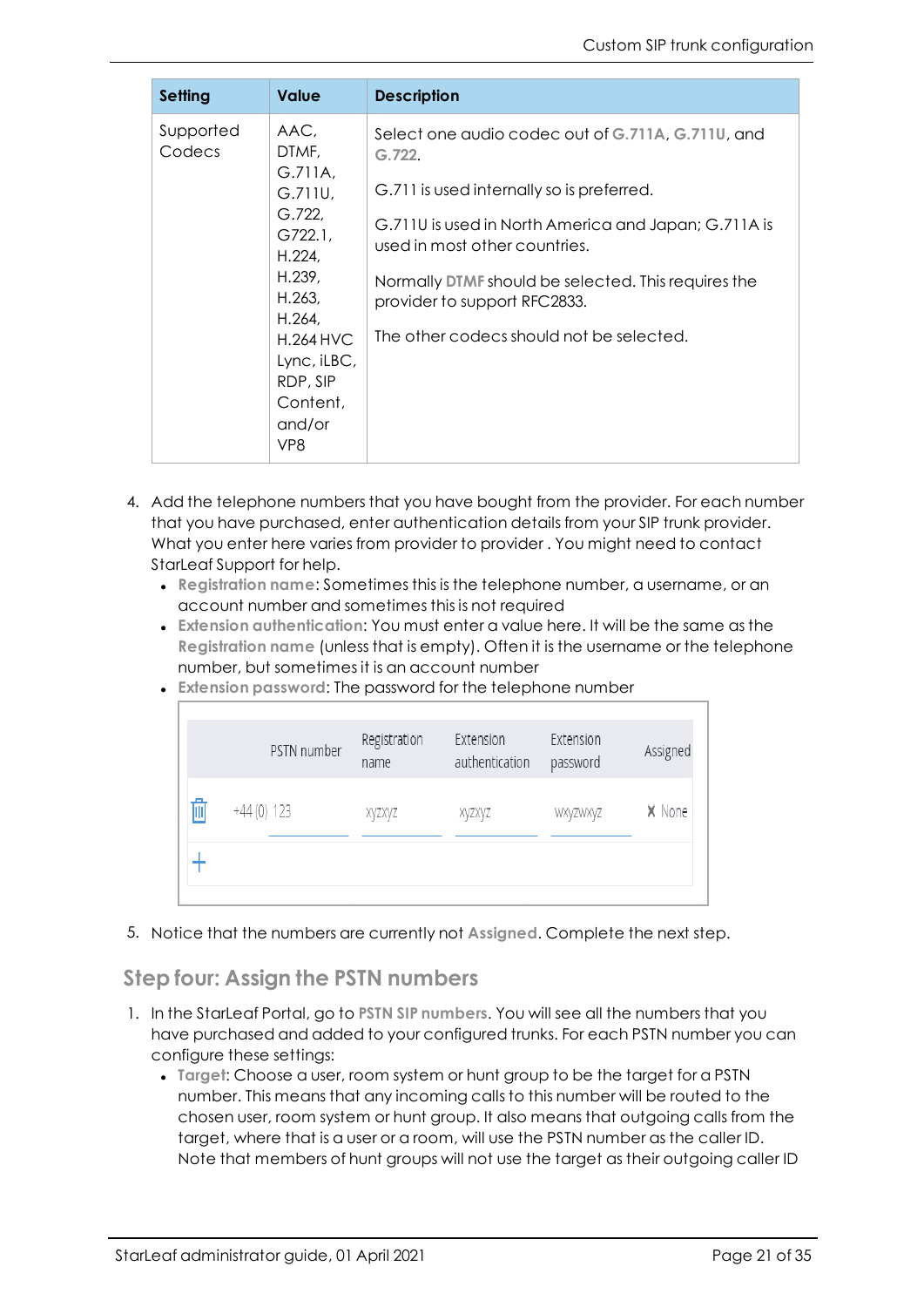and will instead use either their own target number if they have one, or the site default if there is one, or the organization default

- **Site default: You can choose one PSTN number per site to be the site default. This** means that all outgoing calls from the site will use this number as their caller ID (unless the room or user making the call is a target for another PSTN number)
- <sup>l</sup> **Organization default**: You can choose one PSTN number to be the organization default. This will be used as the caller ID where the user or room both does not have a site default *and* is not a target for another PSTN number



#### **PSTN SIP numbers**

#### 2. Click **Apply**.

**Note:** You can also assign PSTN numbers through the **Users > Edit**, the **Room systems > Edit**, and the **Hunt groups > Edit** pages.

<span id="page-21-0"></span>**Note:** Assigned PSTN numbers do not automatically appear in the directory, however if necessary, you can add these by editing the details for a room, user, or hunt group. For example, you can add the PSTN number as a user's **Work** number.

#### **Limitations**

There are some limitations of this GUI for setting up PSTN SIP Trunks. These apply only to custom SIP trunk configurations; they do not apply to configurations using SIP trunks that are in the [StarLeaf-supported](#page-9-0) list of providers.

- It is not possible to specify a separate proxy from the gateway address.
- When using Igress/Egress global numbering, there is no option to include a **+** prefix.
- <sup>n</sup> Caller ID is taken as the registration name for each number.
- StarLeaf always connects from source port 5376.
- <sup>n</sup> StarLeaf sends a separate registration for each configured line including the contact header (also known as binding address) containing the PSTN global (E.164) with **+**. Correspondingly, StarLeaf expects calls to be addressed to **e164\_form\_of\_did\_with\_a\_ plus@sl\_ip\_address**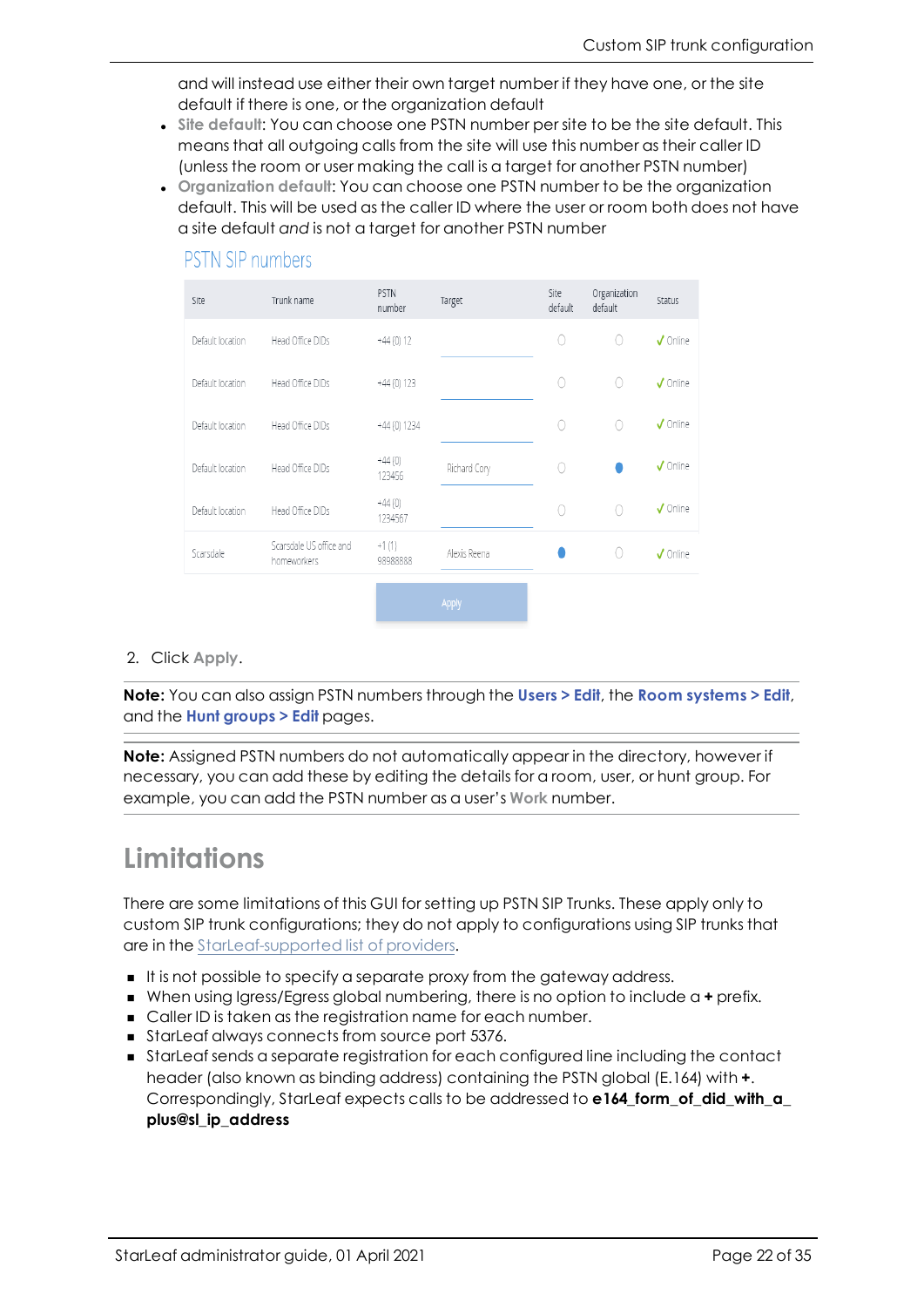## <span id="page-22-0"></span>**Sites**

#### On this page:

- [About](#page-22-1) sites (p23)
- $\blacksquare$  Sites [\(p23\)](#page-22-0)
- <span id="page-22-1"></span> $\blacksquare$  How to [create](#page-23-0) a site (p24)

## **About sites**

Configure sites on the Portal for the purposes of location-specific settings such as how StarLeaf will:

- **n** specify the default timezone
- <sup>n</sup> specify the default language to be used on the touchscreen controllers of room systems, StarLeaf app, and other StarLeaf endpoints
- <sup>n</sup> apply location-specific QoS settings in a multi-site deployment
- <sup>n</sup> apply location-specific power-line frequency to eliminate flicker on room systems caused by florescent lights

When you create an organization, the country you enter will determine your data center location. This will also become your default site. Individual users and room systems can be configured to use a different time zone and language to the default for their site or organization.

**Note:** You can change the settings of your default site including country, but your organization will not be moved to a different data center.

## <span id="page-22-2"></span>**Sites and PSTN SIP trunks**

When used in combination with PSTN SIP trunks, sites also allow StarLeaf to:

- <sup>n</sup> route calls originating from a particular site to a particular PSTN SIP trunk. A site usually maps onto a geographical location, but where necessary you can configure more than one site per geographical location (for example, to allow calls from one geographical location to be routed to more than one PSTN SIP trunk) or you might find that you can group multiple geographical locations into one site if they have the same requirements
- <sup>n</sup> interpret and re-format locally-dialed numbers for the trunk to which they are destined. For example, certain providers expect telephone numbers to be formatted as national numbers whereas other providers expect numbers to be formatted for international dialing
- <sup>n</sup> present a caller ID to the person receiving a call from a PSTN SIP trunk that will make sense to that person within the context of their own location. For example, an incoming call to an endpoint in a US site from a French PSTN SIP trunk will need to look like a French number rather than a locally dialed number

Integration with PSTN SIP trunks (VoiceConnect) is an optional addition to StarLeaf accounts. For more information about PSTN SIP trunks, refer to About PSTN SIP [trunks.](#page-3-0)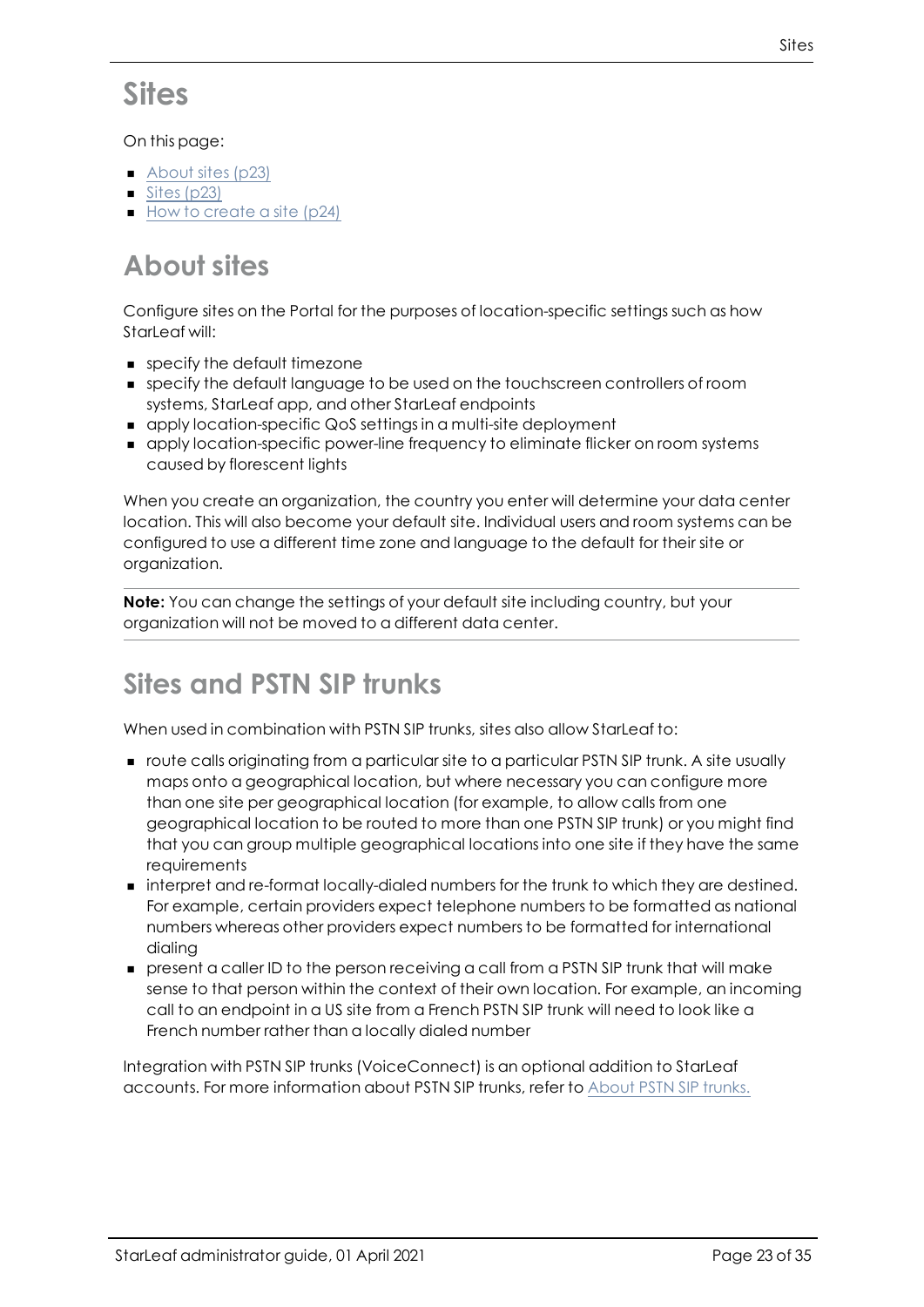In general, the sites you configure will map onto the geographical locations in your organization. If you are creating sites for the purposes of deploying PSTN connectivity, remember that a site determines the location of any telephone numbers on the trunk. This means that you cannot change the country or area code for a telephone number on a SIP trunk.

You can have many trunks for a site, but a trunk can only exist in one site. It might be useful to group several of your geographical locations together into one 'site' based on their shared requirements.

For example, in some deployments, home workers could be placed into their own site to provide them with the necessary settings and a default site trunk to which their PSTN calls are routed. However, in other deployments, it might be more appropriate to place home workers into a site along with other physical locations where users have the same dialing requirements.

### <span id="page-23-0"></span>**How to create a site**

If you have sites enabled on your StarLeaf organization, you will by default have one site pre-configured. This is the default site for your organization. To add additional sites:

- 1. In the Portal, go to **Sites > Add site:**
- 2. Complete the fields:

| Add site                                          |   |
|---------------------------------------------------|---|
| Label:                                            |   |
|                                                   | E |
| Country:                                          |   |
| <b>United States</b>                              |   |
| Area:                                             |   |
|                                                   |   |
| Default time zone:                                |   |
| [UTC] Europe/London (GMT)                         |   |
| Default language:                                 |   |
| English with 24-hour clock (portal and endpoints) |   |
| Messaging integration<br>⋋                        |   |
| Advanced settings<br>⋋                            |   |
| OK<br>Apply<br>Cancel                             |   |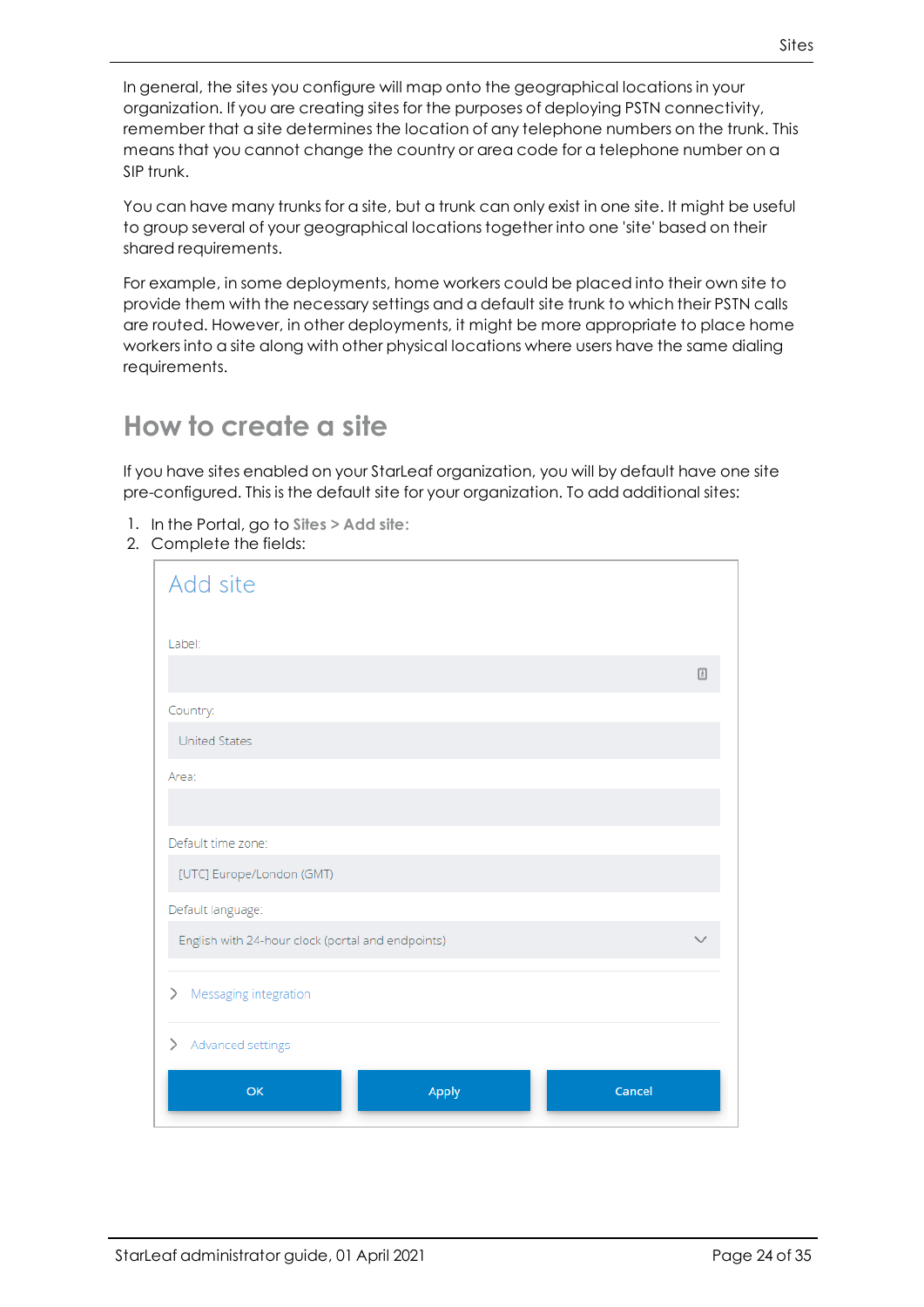- **Label:** A name to help you identify this site
- **Country: Geographical location of this site**
- **Area: Some countries are divided into areas for the purpose of PSTN dialing**
- **Default time zone: The time zone that the site is in. This is for the purpose of** displaying the correct time on endpoints and also to schedule conferences at the correct time when participants are in different time zones. You can override the default time zone on a per-user and per-room system basis
- **Default language: The default language for users and room systems for this site. You** can override the default language on a per-user and a per-room system basis
- **Messaging integration:** Open this dropdown to select the site's preferred messaging integration.
- <sup>l</sup> **Advanced settings**: Open this dropdown to set the max send and receive rate for the site. You can also set the **Power line frequency**, and configure the **DSCP value** for Quality of [Service](#page-27-0).
- 3. Click **Apply** at the bottom of the page.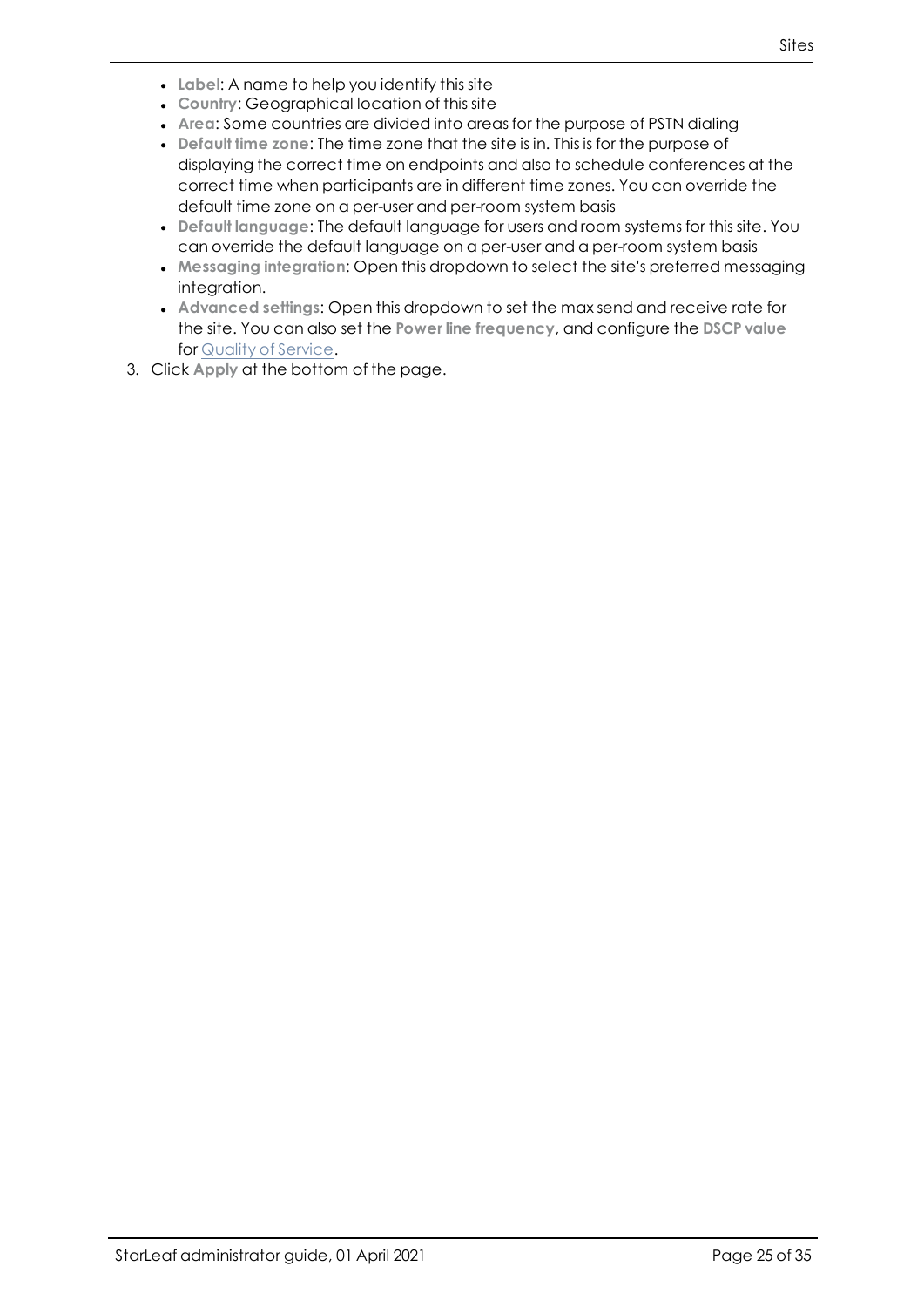## <span id="page-25-1"></span><span id="page-25-0"></span>**Hunt groups**

### **Prerequisites**

<span id="page-25-2"></span>Hunt groups are an optional extra. Contact StarLeaf support or your reseller if your organization requires hunt groups.

## **About hunt groups**

You can assign a group of extension numbers to a specific number or video address. When this number or video address receives an incoming call, the call is directed to the group of extension numbers. For example, organizations often have one public phone number, that when called, directs to a number of receptionists in the same organization.

When a call comes into the hunt group, the apps (or endpoints) of the hunt group members will either ring simultaneously or in a sequence depending on the configuration.

StarLeaf provides five types of hunt group:

- **If Linear:** An incoming call to the hunt group will ring the first member of the hunt group and if there is no answer within the **Ringing duration** time (a configuration option), the call will be routed to the second member of the hunt group and so on until the call is answered. If nobody in the hunt group answers the call, the configured **Fallback** will be applied
- <sup>n</sup> **Group**: An incoming call to the hunt group will ring every member of the group simultaneously. If nobody in the hunt group answers the call, the configured **Fallback** will be applied
- <sup>n</sup> **Whole organization**: An incoming call to the hunt group will ring every user and room system in the organization simultaneously. If nobody answers the call, the configured **Fallback** will be applied
- <sup>n</sup> **All users**: An incoming call to the hunt group will ring every user in the organization simultaneously. If nobody answers the call, the configured **Fallback** will be applied
- <sup>n</sup> **All room systems**: An incoming call to the hunt group will ring every room system in the organization simultaneously. If nobody answers the call, the configured **Fallback** will be applied

## <span id="page-25-3"></span>**Create a hunt group**

For every hunt group, you can specify the type of hunt group, the ringing duration, the fallback type, and whether or not the hunt group will cause StarLeaf on mobile devices to ring.

To create a hunt group:

- 1. Go to the **Hunt groups** tab In your StarLeaf Admin Portal.
- 2. Click **Add hunt group**.
- 3. Type a **Name** for the hunt group.
- 4. Choose whether or not the hunt group will cause StarLeaf on mobile devices to ring. For example, for some hunt groups it will only be appropriate for members to answer if they are at their desk on their desktop device.
- 5. Choose the **Hunt type** (see above for more details of hunt types).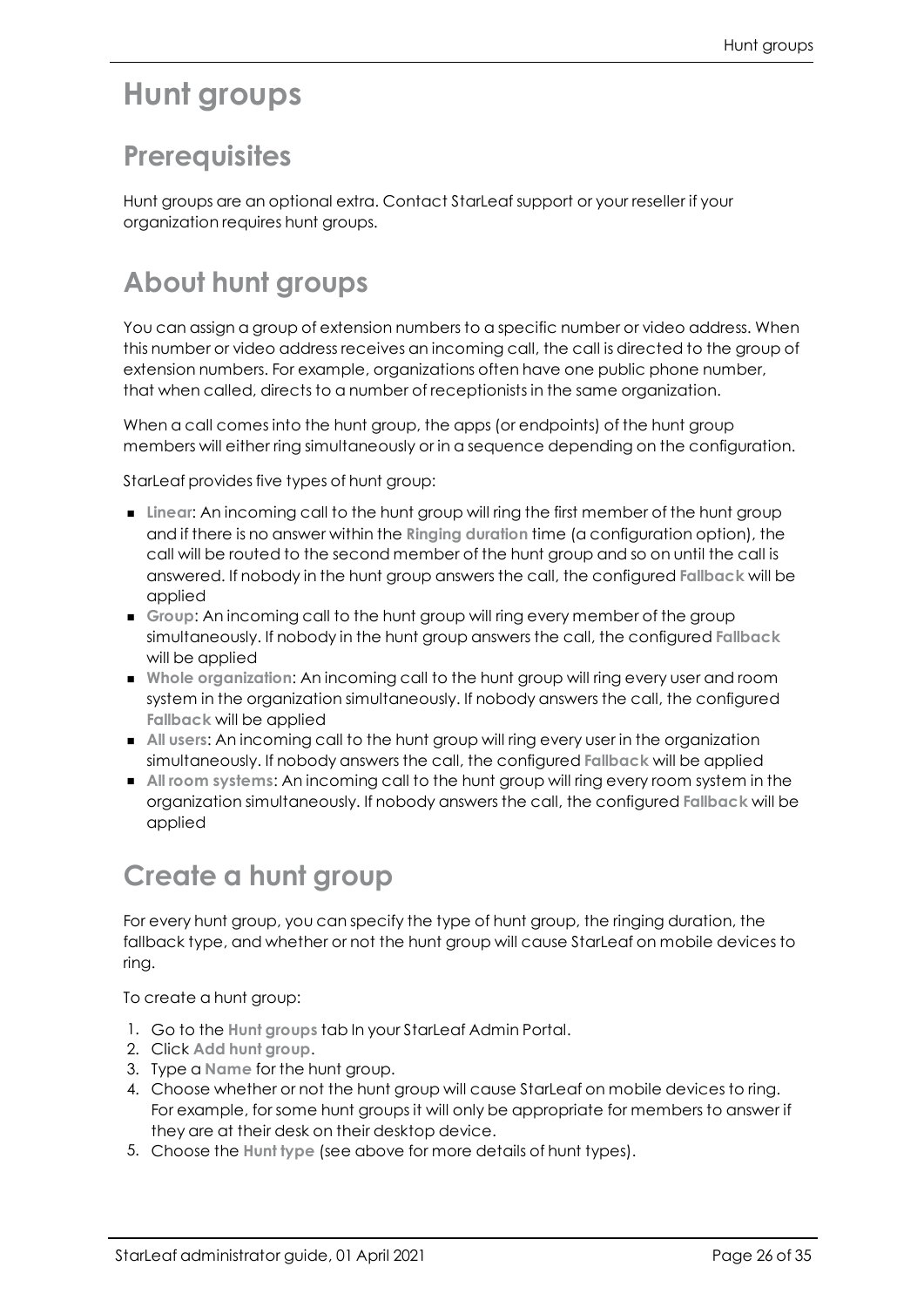- 6. Type the **Ringing duration**. This is the amount of time for which an app or endpoint will ring before the call is routed to the next recipient (if this is a linear group) or to the configured fallback.
- 7. If this is a **Linear** or **Group** hunt group, add the **Members**. These can be users or room systems.
- 8. Choose a **Fallback** type:
	- **.** None: the call will hang up if nobody answers it
	- <sup>l</sup> **User/Room system/Hunt group**: the call will be diverted to a particular user, room system, or hunt group that you enter
	- **Voicemail:** the call will be diverted to the voicemail system of a particular user that you enter
- 9. Click **Apply** and you will see that the **Dialing information** is automatically completed by the Portal. For more information about video addresses, refer to [StarLeaf](#page-28-3) video [addresses.](#page-28-3)

| Add hunt group                        |                                                                        |  |
|---------------------------------------|------------------------------------------------------------------------|--|
| $\vee$ Hunt group settings            |                                                                        |  |
| Name                                  |                                                                        |  |
| Sales team                            | 国                                                                      |  |
| × Ring StarLeaf app on mobile devices |                                                                        |  |
| $\times$ Members                      |                                                                        |  |
| Hunt type                             |                                                                        |  |
| Group                                 |                                                                        |  |
| Ringing duration (seconds)            |                                                                        |  |
| 20                                    |                                                                        |  |
| Members                               |                                                                        |  |
| Richard Cory                          | $\times$                                                               |  |
| Nicodemo Albertus                     | X                                                                      |  |
| Alexis Reena                          | X                                                                      |  |
|                                       |                                                                        |  |
| Fallback type                         |                                                                        |  |
| None                                  |                                                                        |  |
| <b>Dialing information</b><br>>       | salesteam@xampleco.call.sl, +44 (0) 3300571888 (Xampleco SIP<br>Trunk) |  |

To view or edit existing hunt groups, go to the **Hunt groups** tab in your Admin Portal.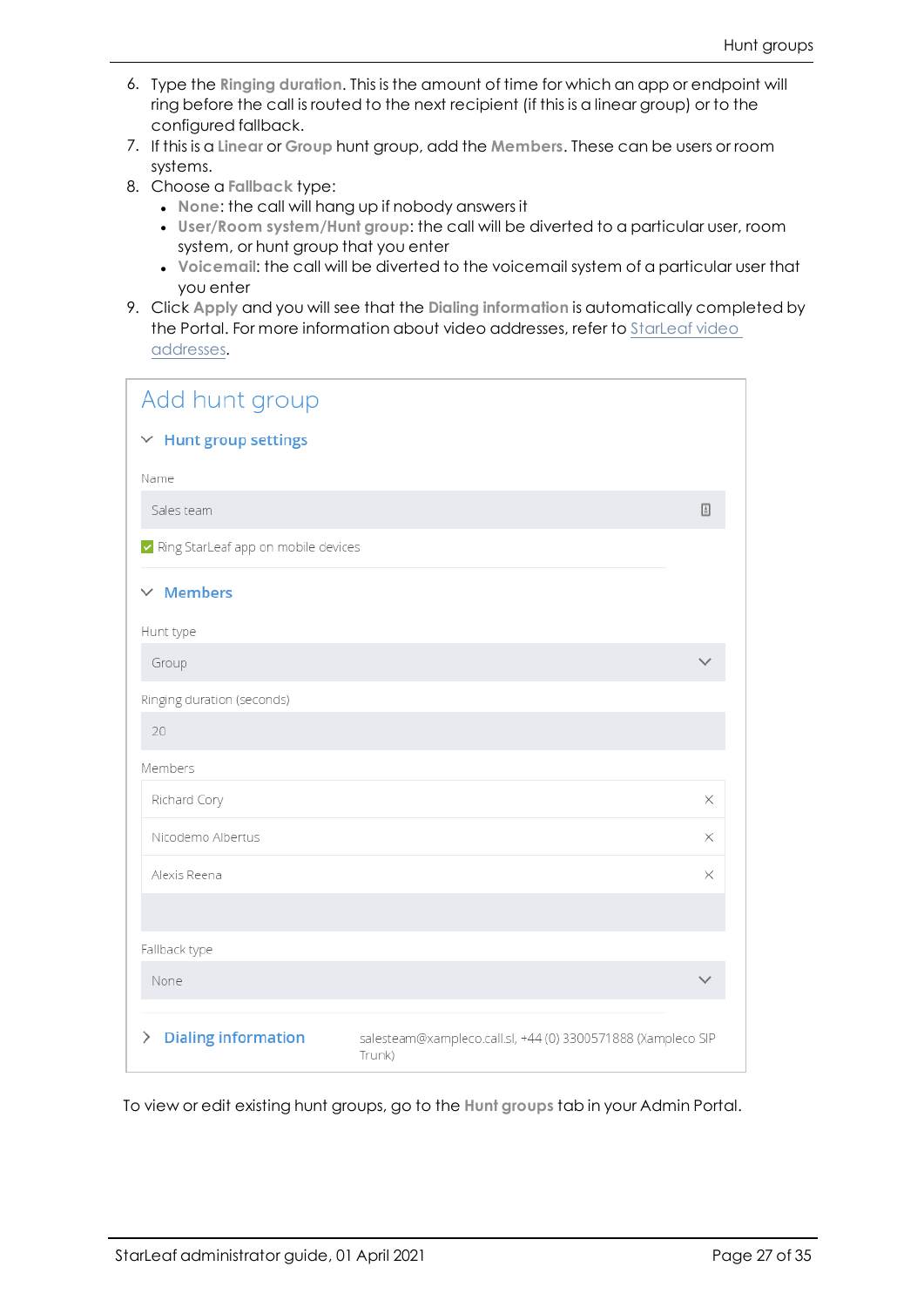## <span id="page-27-0"></span>**Quality of Service with StarLeaf**

Quality of Service (QoS) support is an optional extra that can be included as part of your organization's endpoint subscriptions. When enabled for an organization, you can set a DSCP value for that organization. This will set the DSCP bits in the signaling and media packets from StarLeaf room systems, desktop systems and the Phone 2105. It will not affect traffic from StarLeaf apps or H.323 endpoints.

For organizations with QoS enabled, you can find the setting in the Portal. From the organization page in the Portal go to **Sites > Edit site > DSCP value**.

| <b>Edit site</b>                   |       |
|------------------------------------|-------|
| Label:                             |       |
| Default site                       | Œ     |
| Country:                           |       |
| United Kingdom                     |       |
| Default time zone:                 |       |
| [UTC] Europe/London (GMT)          |       |
| Default language:                  |       |
| English (portal and endpoints)     |       |
| Default max send rate (kbit/s):    |       |
| Automatic                          |       |
| Default max receive rate (kbit/s): |       |
| Automatic                          |       |
| Power line frequency (Hz):         |       |
| 50                                 |       |
| DSCP value:                        |       |
| 46                                 |       |
| <b>OK</b>                          | Apply |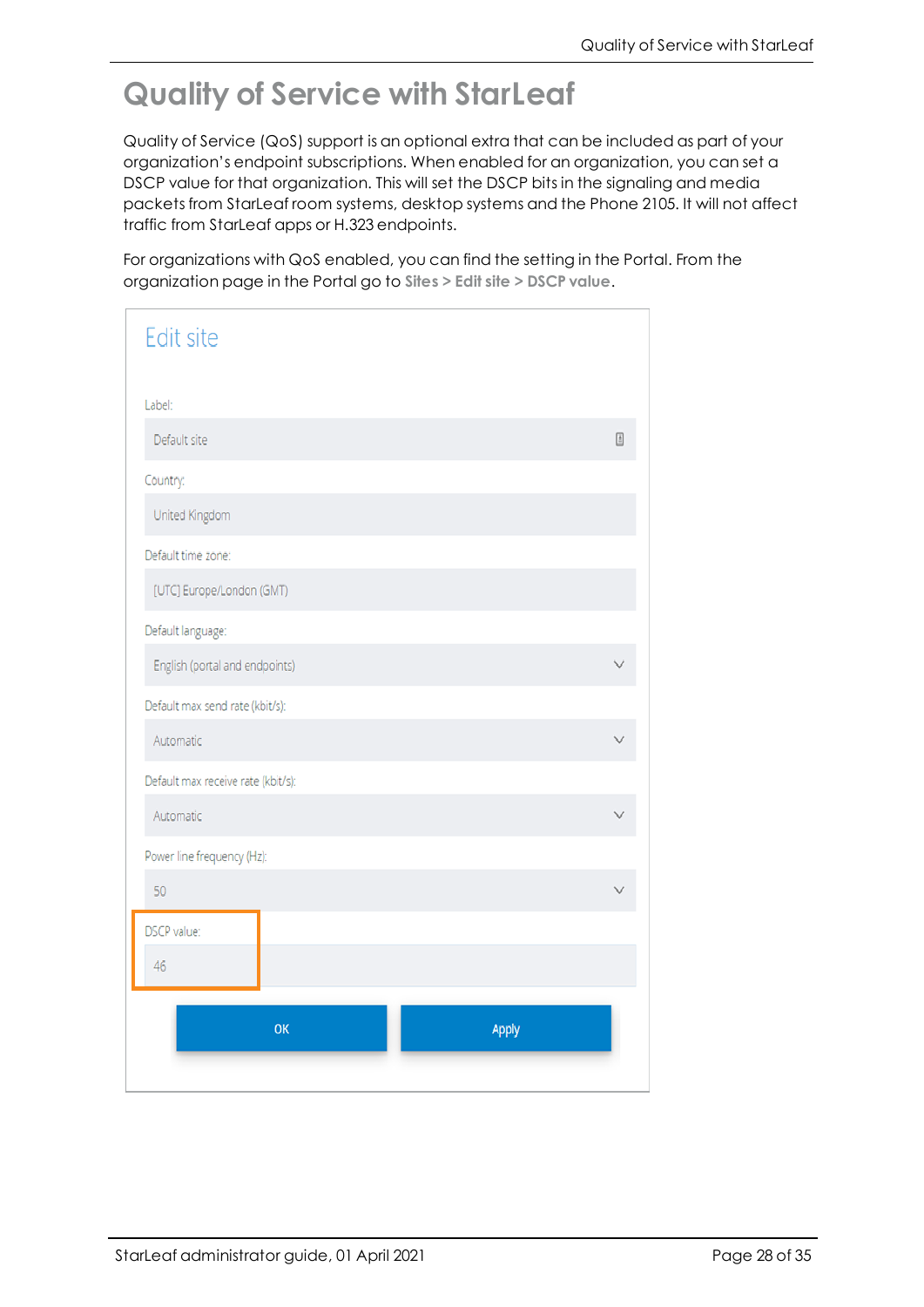## <span id="page-28-0"></span>**StarLeaf video addresses**

<span id="page-28-3"></span>Within an organization, every user and room system has a directory number and is also listed in the directory. StarLeaf users and StarLeaf guests can call each other by email address and this works between organizations. In this topic:

- About video [addresses](#page-28-1) (p29)
- <span id="page-28-1"></span>■ How to add a video address to a [StarLeaf](#page-30-1) room system (p31)
- Who can you call and who can call you? [\(p33\)](#page-32-0)

### **About video addresses**

Within an organization, every user and room system has a directory number and is also listed in the directory.

StarLeaf users and StarLeaf guests can call each other by email address and this works between organizations.

Every user that is provisioned is also automatically assigned a unique video address such that they are reachable from any standards-based video endpoint that is routable on the Internet.

To view a user's video addresses, go to the **Edit user** page for that user and view the **Dialing information**:

| $\vee$ Dialing information                      |                         |                              |  |
|-------------------------------------------------|-------------------------|------------------------------|--|
| StarLeaf video address                          | maya.kiran@xampleco.com |                              |  |
| External video address                          |                         | maya.kiran @xampleco.call.sl |  |
|                                                 | $\vee$ autocomplete     |                              |  |
| <b>PSTN</b> number                              |                         |                              |  |
| Extension<br>2103                               |                         |                              |  |
| Legacy video address 830652103@xampleco.call.sl |                         |                              |  |
| Show in address book                            |                         |                              |  |

#### <span id="page-28-2"></span>**Address types:**

- <sup>n</sup> **StarLeaf video address**: the user's email address. StarLeaf users and StarLeaf guests can call each other by email address
- <sup>n</sup> **External video address**: StarLeaf provides external addresses for each user, room system, and scheduled meeting. An external video address is to be used by people outside the organization who are using H.323 devices or SIP devices or Skype for Business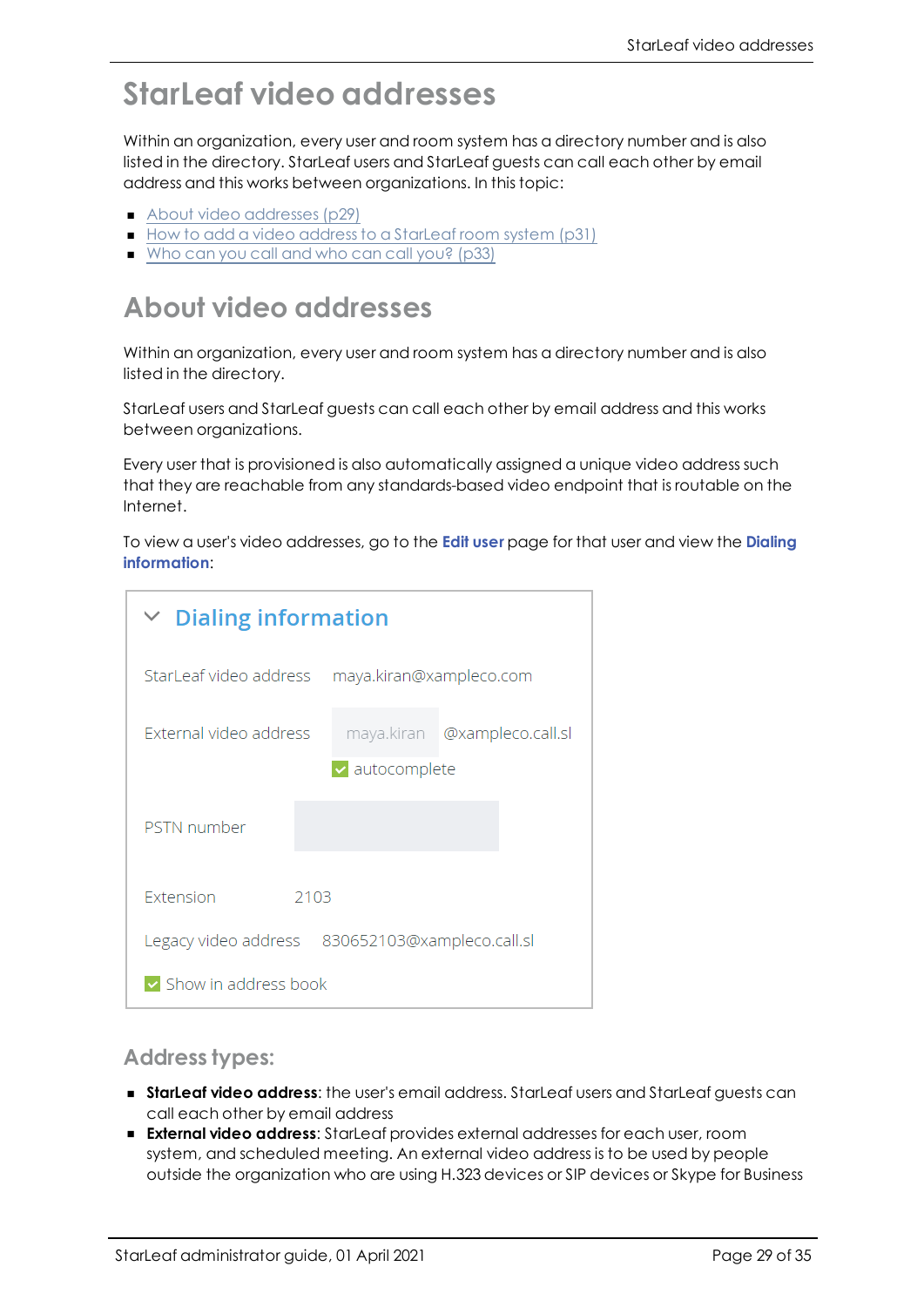clients that are routable on the Internet. By default, StarLeaf autocompletes this address. However, if you require, you can edit the first part of the address. When a user sends a guest invite, all dialing information for this user is also provided for the guest. This means that a guest can dial from existing video conferencing equipment if he prefers. A room system's external video address is displayed on the **Home** screen of the StarLeaf touchscreen controller

- **PSTN number:** If you have configured a PSTN trunk for your organization, you can assign a direct dial number for this user.
- **Extension:** StarLeaf assigns each user an internal extension number. Other StarLeaf users inside your organization can either choose to call someone from the directory (contacts), or they can dial the extension of the person they want to talk to. In the above example, the extension is 2103
- **Example 20 and <b>Legacy** video address: this address is only necessary where someone is attempting to dial this endpoint from an older H.323 device where it is not possible to dial certain characters. StarLeaf creates this address from the directory number and a unique organization prefix that is assigned when a StarLeaf account is created in combination with the account **Subdomain**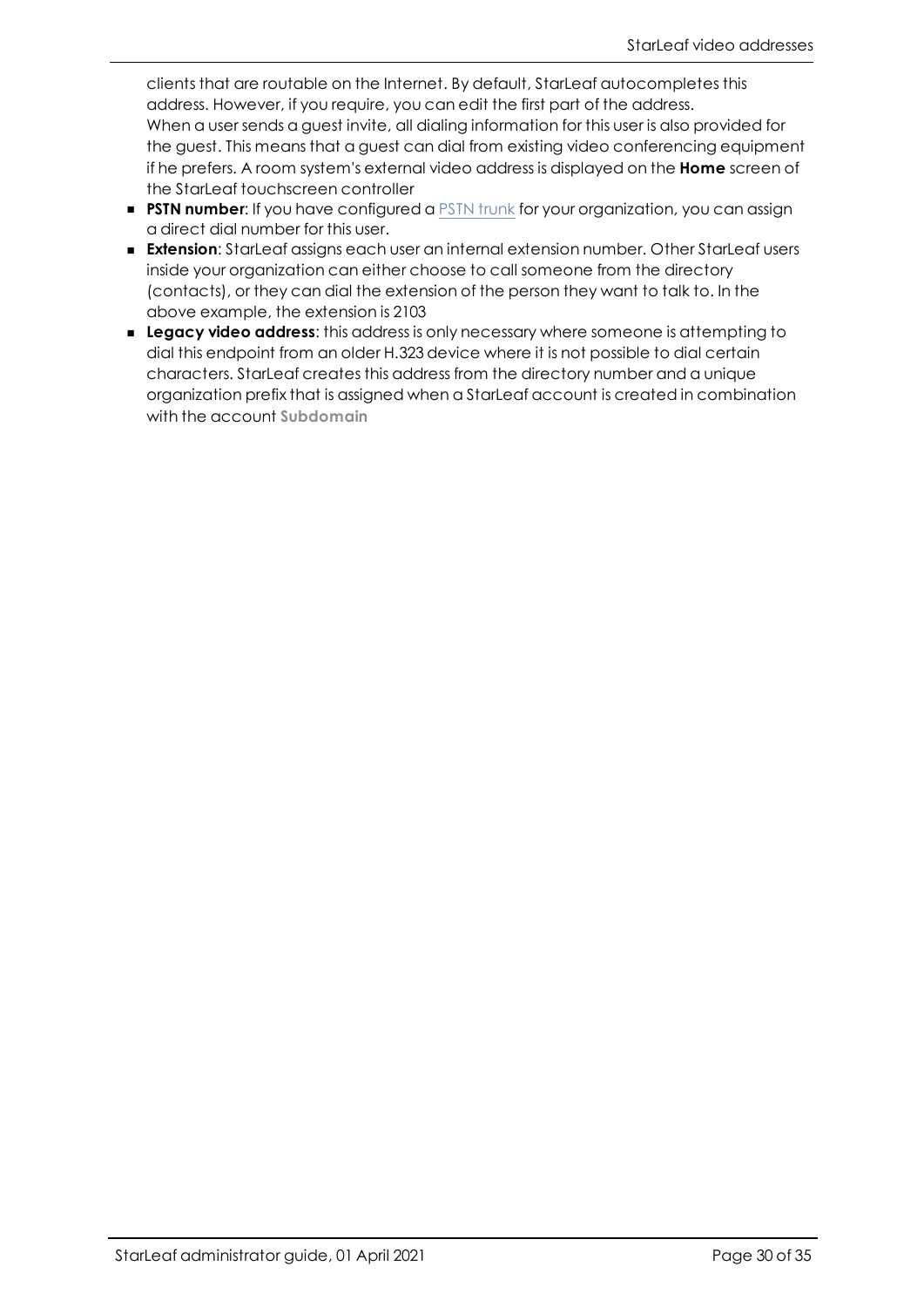#### <span id="page-30-0"></span>**Examples**

An example user is configured with these settings:

**Organization name**: Xampleco **Subdomain**: xampleco **Organization prefix**: 83065 **User first name**: Alexis **User last name**: Reena **User email address**: alexis.reena@xampleco.com **User extension**: 2101

<span id="page-30-1"></span>StarLeaf assigns these addresses for Alexis Reena:

#### **StarLeaf video address: alexis.reena@xampleco.com**

**Legacy video address: 830652101@xampleco.call.sl**

### **How to add a video address to a StarLeaf room system**

By default, organizations have the option to configure a StarLeaf room system with an email address. If, however, this option is not available, then contact StarLeaf Support to enable this feature.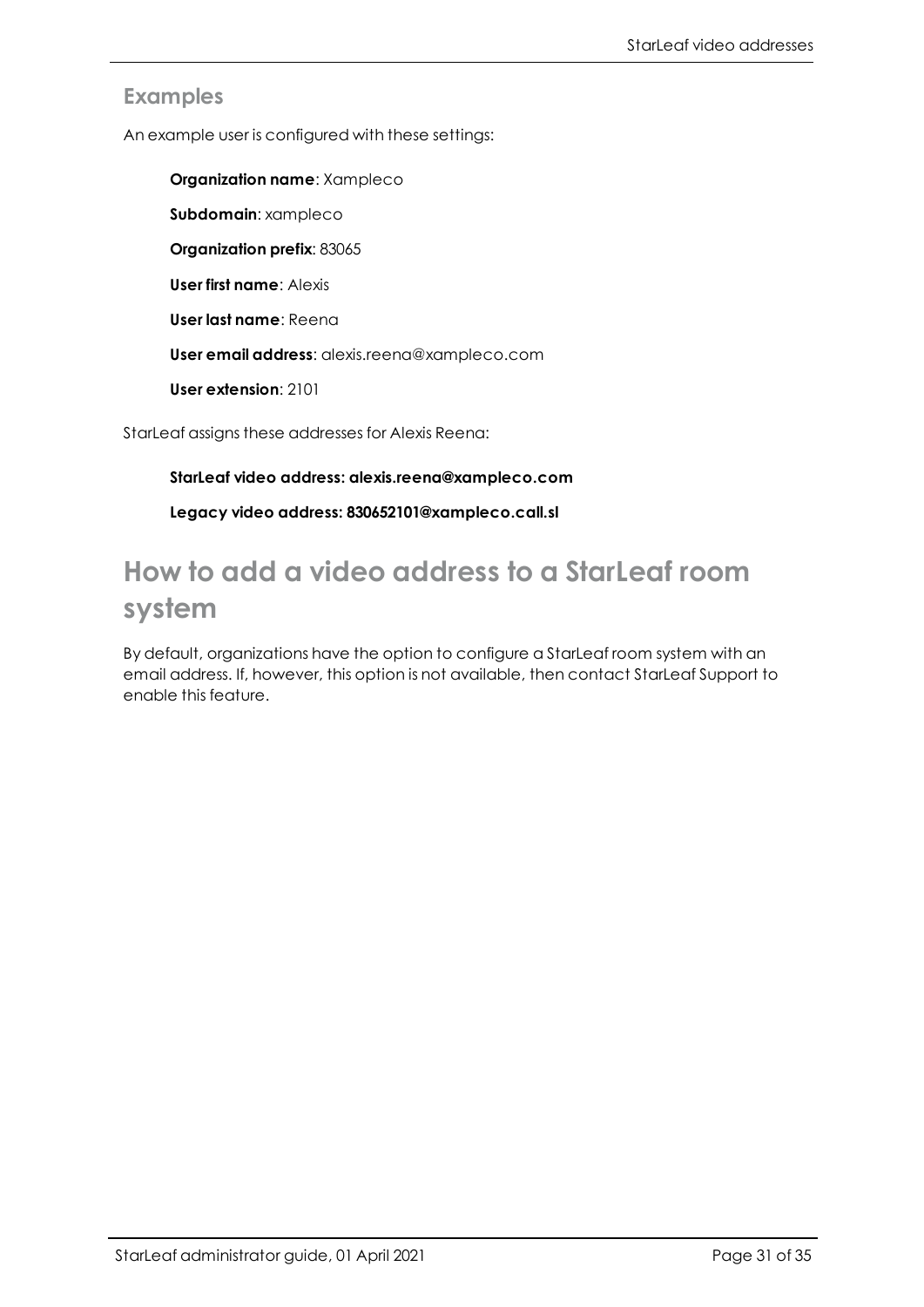1. Go to the **Room systems** page in your Admin Portal:

|              | Cloud Portal<br>Alexis Reena  |           | Room systems |                 |           |
|--------------|-------------------------------|-----------|--------------|-----------------|-----------|
| 202<br>о     | <b>Meetings</b><br>Recordings |           |              | Add room system |           |
| $\bf \Omega$ | My profile<br><b>Users</b>    | Filter by |              | Search          |           |
|              | Room systems                  |           |              |                 |           |
|              | Hunt groups                   | Ext.      | Name         |                 | Video add |
|              | <b>PSTN SIP trunks</b>        | 3001      | Amsterdam    |                 | amsterdar |
|              | PSTN SIP numbers              | 3002      | Delft        |                 | delft@xam |
|              | Directory entries             | 3003      | Rotterdam    |                 | rotterdam |
|              | All meetings                  | 3004      | The Hague    |                 | thehague( |

2. Click the edit icon next to the room system that you want to configure an email address with:

|           | Room systems    |                               |                                                           |
|-----------|-----------------|-------------------------------|-----------------------------------------------------------|
|           | Add room system |                               |                                                           |
| Filter by | Search          |                               | < previous 1-9 of 9 next >                                |
| Ext.      | Name            | Video address                 | Hardware endpoint                                         |
| 3001      | Amsterdam       | amsterdam@xampleco.call.sl    | StarLeaf GT Mini 3330 or GT 3351<br>P<br>(Online)         |
| 3003      | Rotterdam       | rotterdam@xampleco.call.sl    | P<br>StarLeaf GT Mini 3330 or GT 3351<br>(Online)         |
| 3004      | The Hague       | thehague@xampleco.call.sl     | StarLeaf GT Mini 3330 or GT 3351<br>P<br>(Online)         |
| 3005      | Utrecht         | utrecht@xampleco.call.sl      | StarLeaf GT Mini 3330 or GT 3351<br>O<br>(offline)        |
| 3006      | Breda           | breda@xampleco.call.sl        | StarLeaf GT Mini 3330 or GT 3351<br>O<br>(Online)         |
| 3007      | London Bridge   | londonbridge@xampleco.call.sl | StarLeaf GT Mini 3330 or GT 3351<br>O<br>(Online)         |
| 3008      | Dirac           | dirac@xampleco.call.sl        | StarLeaf GT Mini 3330 or GT 3351<br>P<br>(offline)        |
| 3009      | Belfort         | belfort@xampleco.call.sl      | StarLeaf GT Mini 3330 or GT 3351<br>(Online)              |
|           |                 |                               | Number of rows<br>$50 \vee$<br>< previous 1-9 of 9 next > |

3. In **Room resource email address**, add the room's Exchange email address. In the example below, the meeting room's Exchange email address is **belfort@xampleco.com**: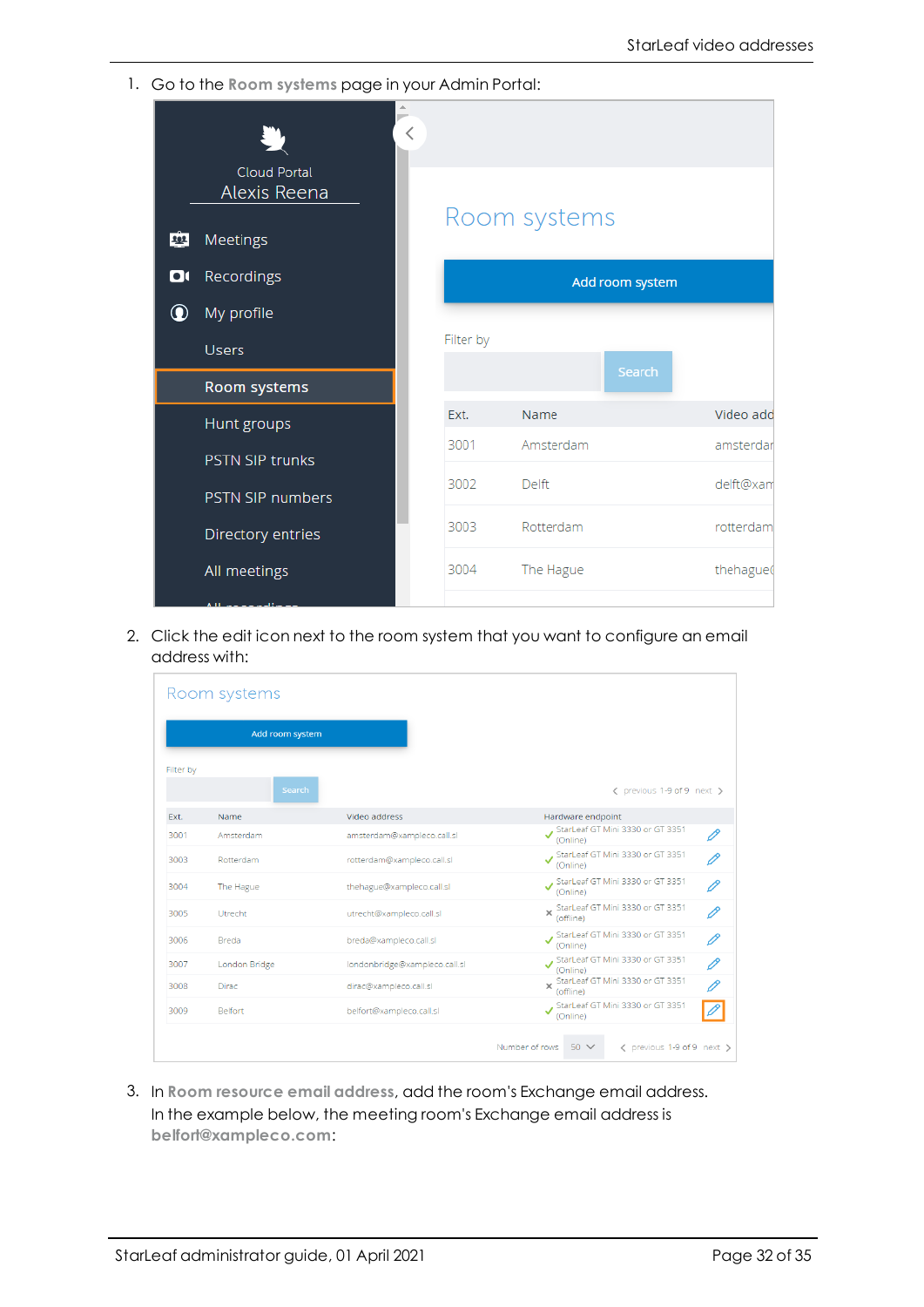| Edit room system             |  |  |
|------------------------------|--|--|
| $\vee$ Meeting room          |  |  |
| Name:                        |  |  |
| <b>Belfort</b>               |  |  |
| Room resource email address: |  |  |
| belfort@xampleco.com         |  |  |
| Hide meeting titles          |  |  |
| Enable video mail            |  |  |

Under **Dialing information**, the room system's **Video address** is automatically updated:

| $\vee$ Dialing information                      |         |                   |  |
|-------------------------------------------------|---------|-------------------|--|
| Video address:                                  | belfort | @xampleco.call.sl |  |
| v autocomplete                                  |         |                   |  |
| <b>PSTN</b> number                              |         |                   |  |
| Extension<br>3009                               |         |                   |  |
| Legacy video address 830653009@xampleco.call.sl |         |                   |  |
| Show in address book                            |         |                   |  |

4. Click **Apply**.

<span id="page-32-0"></span>You can edit this address at any time by following the same steps as above.

### **Who can you call and who can call you?**

Your StarLeaf endpoints are connected to the StarLeaf platform. This means that from a StarLeaf endpoint, you can call anyone who has a standards-based video device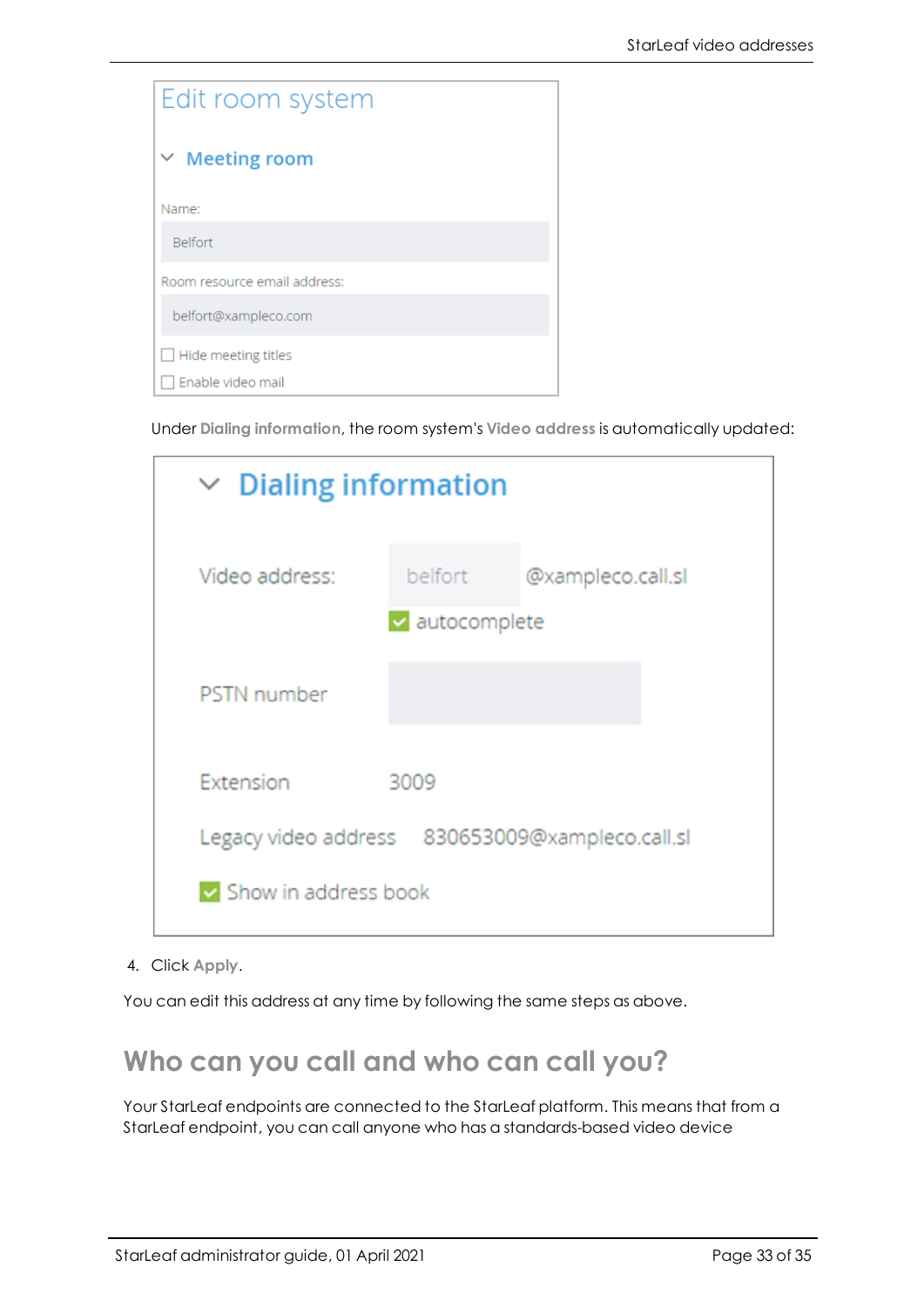connected to the public Internet and they can call you. If you want to video-call someone who does not have a StarLeaf device, send that person a guest invite from the StarLeaf app or a StarLeaf room system.

Depending on your account settings, you might also be able to call out to the public telephone network.

The features and functionality of StarLeaf endpoints are fully explained in the documentation available in the [Knowledge](https://support.starleaf.com/) Center.